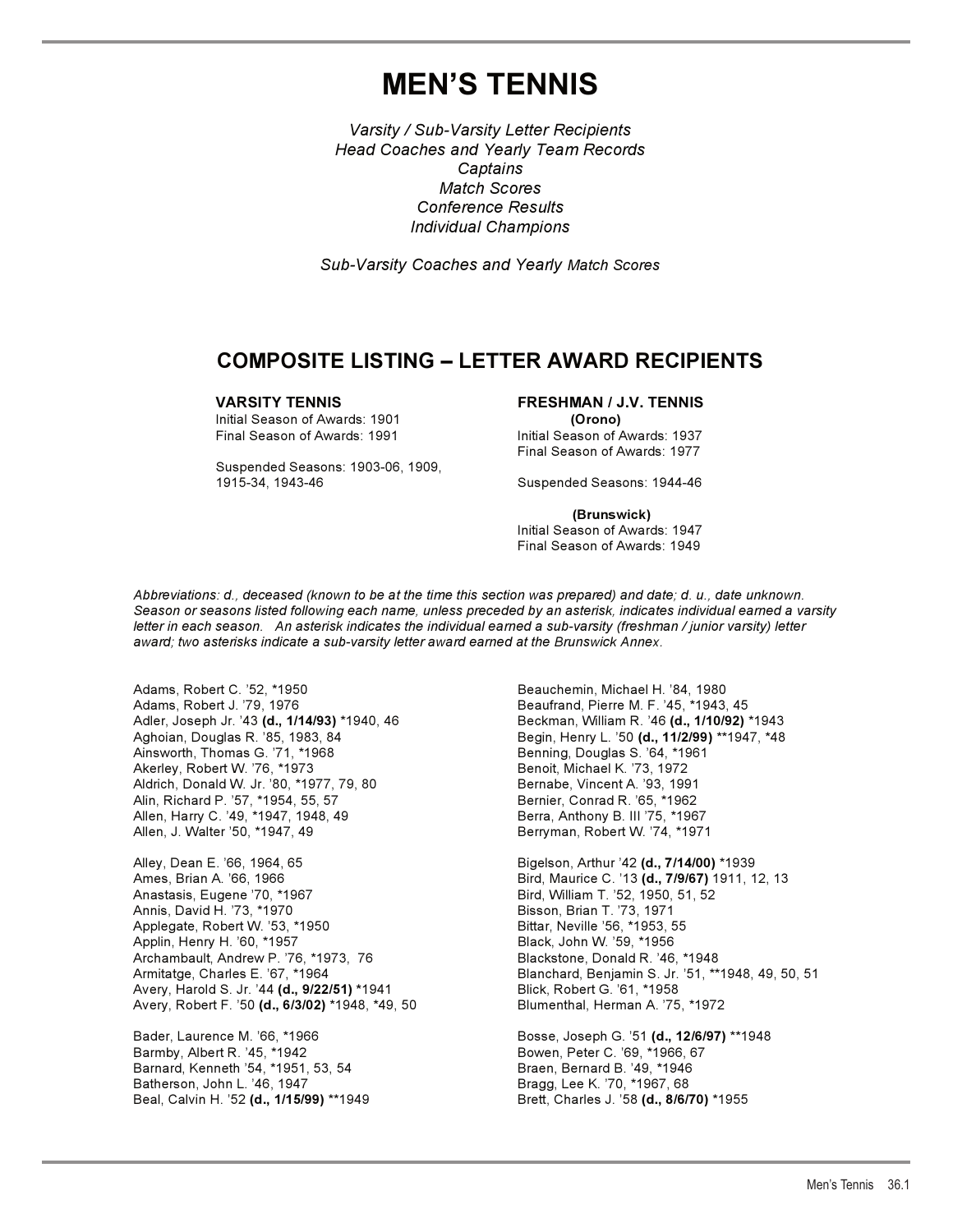Bridge, John C. '57, 1957 Coyne, William W. '72, \*1968 Brindley, Thomas L. Jr. '57, \*1954 Craigs, Thomas S. '70, 1969, 70 Broder, Irving S. '44 **(d., 4/19/93) \***1941 Crockett, Russell E. '40, 1939, 40 Brodie, Julius '41, \*1938<br>Brookes, Leslie '38 **(d., 10/6/86)** 1935, 36, 37, 38 Cronkite, Clayton R. '36 **(d., 10/3/90)** 1935 Brookes, Leslie '38 (d., 10/6/86) 1935, 36, 37, 38 Brown, Myles A. '56, \*1953, 54 Cross, Ray H. '55 **(d., 2/12/86)** \*1952, 54 Brown, Philip H. II '64, \*1961 Crossland, Donald E. '45 **(d., 12/7/04)** \*1942 Brown, Rufus E. '66, \*1963 Currie, Darrell B. '36 **(d., 6/29/00)** 1936 Bryan, Donald F. '43 **(d., 3/17/84)** \*1941, 42 Cyr, Duane N. '66, \*1963 Buck, Charles B. '37 **(d., 11/29/03)** 1936 Cyr, Gary P. '81, \*1977 Buckman, William R. '42, \*1939 **Dangelmeyer, George T. '69, \*1966, 67, 69** Burke, Richard E. '74, 1971, 72, 73 Daugherty, Edward B. III '71, 1971 Burns, Philip E. '94, 1990, 91 **Daunis, Matthew E. '76, \*1973** Burns, William R. III '89, 1988 **Davenport, Robert C. '63, \*1960** Burroughs, Allan R. '60, \*1957 Davis, Otis M. Jr. '69, \*1965, 67 Buschner, Carl W. '55, \*1950 **Day, Linwood M. '41, \*1938, 41** Buswell, Arthur S. '49 **(d., 5/4/05) \***1942 Deering, Willard C. '65, \*1962, 63, 64, 65 Butler, Frank A. '51, \*\*1948 Demenico, John J. '52, 1951 Butler, Joseph W. Jr. '45, \*1942 Dennin, Richard J. Jr. '81, 1979, 81 Butler, Robert M. '51, \*1949 Densmore, Joel Y. '62, 1961, 62 Cahill, James B. '39 **(d., 1/20/77)** 1938, 39 Deshon, Howard C. '42, \*1939, 41 Campana, Robert J. '49, \*1946 Diaz, John D. '84, 1983, 84 Campbell, Frederick C. '69, \*1971 Dillenback, Richard V. '57, \*1954 Caouette, Jack U. '63, \*1960 Dodge, Geoffrey D. '74, \*1971 Cates, Clement D. Jr. '41, \*1938 Dorticos, Carlos '03 **(d., 7/25/46)** 1901, 02 Chadwick, Richard Y. '44 **(d., 8/7/93) \***1941 Drolet, Gene '53, \*1950, 52, 53 Chalmers, Dale B. '74, 1971<br>Chamberlain, Austin '39 **(d., 6/18/78)** 1937, 38, 39 Dunklee, Robert E. III '73, \*1964 Chamberlain, Austin '39 (d., 6/18/78) 1937, 38, 39 Chandler, Clifton E. '13 **(d., 12/6/72)** 1912 Dupuis, Roland A. '79, \*1977 Chandler, William H. '40 **(d., 7/13/85)** \*1937, 39, 40 Chapman, Richard S. Jr. '59, \*1956 **Dyer, Reginald L. '66, \*1963** Chase, Richard R. '41, \*1938 Edes, Richard F. '50 **(d., 9/27/85)** \*\*1947, \*48, \*49, 50 Chase, Robert B. '59 (d., 2/19/05) \*1956, 57, 58, 59 Cheseborough, Donald '51, \*\*1948 Ehrenfried, Albert D. '44, \*1941 Chicoine, Ronald E. '86, 1981, 82, 82, 84 Eitel, Walter T. '56, \*1953 Christmas, Dewey A. Jr. '61, \*1958 Elliott, Lloyd G. '63, 1962, 63 Cilley, Ronald M. '61, \*1958 Ellis, George H. '41 **(d., 11/30/05)** \*1938 Clark, Frederic S. IV '73, \*1970 English, Wesley J. '57, 1956, 57 Clark, Robert P. '15 **(d., 11/23/49)** 1914 Ericson, Stephen E. '74, \*1971, 72, 73, 74 Clark, Sumner S. '40 **(d., 7/29/72)** \*1937 Erikson, Carlton B. '76, \*1973 Clark, Troy W. '75, 1974, 75 Erikson, Gordon I. Jr. '68, \*1965, 66, 67, 68 Cleveland, Heber H. II '50 **(d., 11/23/88)** \*1947 Fagerlund, Eino W. '43 **(d., 10/11/97)** \*1940 Clifford, Paul G. '48, \*1945 Farrar, Herbert W. '40 **(d., 1/7/70)** \*1937, 40 Cloutier, Todd R. '91, 1987, 88 Faucher, Gerard A. '50, \*1949 Clowes, Mark A. '77, \*1974 Fenderson, David M. '68, \*1965, 66, 67 Coffey, Arnold M. '45, \*1942 **Feyler, William P. '54, \*1951** Colcord, Josiah E. Jr. '44, 1943 Fish, Lincoln T. Jr. '45, \*1942 Cole, Harold L. '43 **(d., 2/8/04)** \*1940 Fleury, David G. '70, \*1967, 68, 69, 70<br>Collinsworth, David I. '85, 1981 **Frankling** Follett, Peter A. '79, 1976 Collinsworth, David I. '85, 1981 Colpitts, Allan K. '72, \*1969, 70 Francis, Jeffrey A. '81, 1979, 80, 81 Cope, Bernard '58, \*1955, 57, 58 Francis, Wallace R. '42 **(d., 4/4/98)** 1941, 42 Corey, John B. '68, \*1965, 66, 67, 68 Freeberg, Paul D. '79, \*1976 Coronel, Ricardo '91, 1990, 91 French, Robert N. '66, \*1962, 63 Cotton, James M. '87, 1984, 85, 86, 87 Friedman, Robert J. '66, \*1963<br>Courtney, Jeffrey S. '88, 1986, 87, 88 Friedman, Darren E. '91, 1987 Courtney, Jeffrey S. '88, 1986, 87, 88<br>Coutu, Peter J. '87, 1986 Cowan, William L. '79, \*1976 Gascoigne, Robert W. '51, \*\*1948, \*49

Eiserer, Leonard A. '70, \*1967, 69, 70 Cilley, Larry D. '61, \*1958 Elliott, Roderick R. '38 **(d., 12/26/81)** 1938 Clark, Alton W. '42 **(d., 3/12/88)** \*1939 England, W. Gregory '74 **(d., 9/15/71)** \*1970, 71 Garland, George '45 (d., 9/20/97) 1942, \*47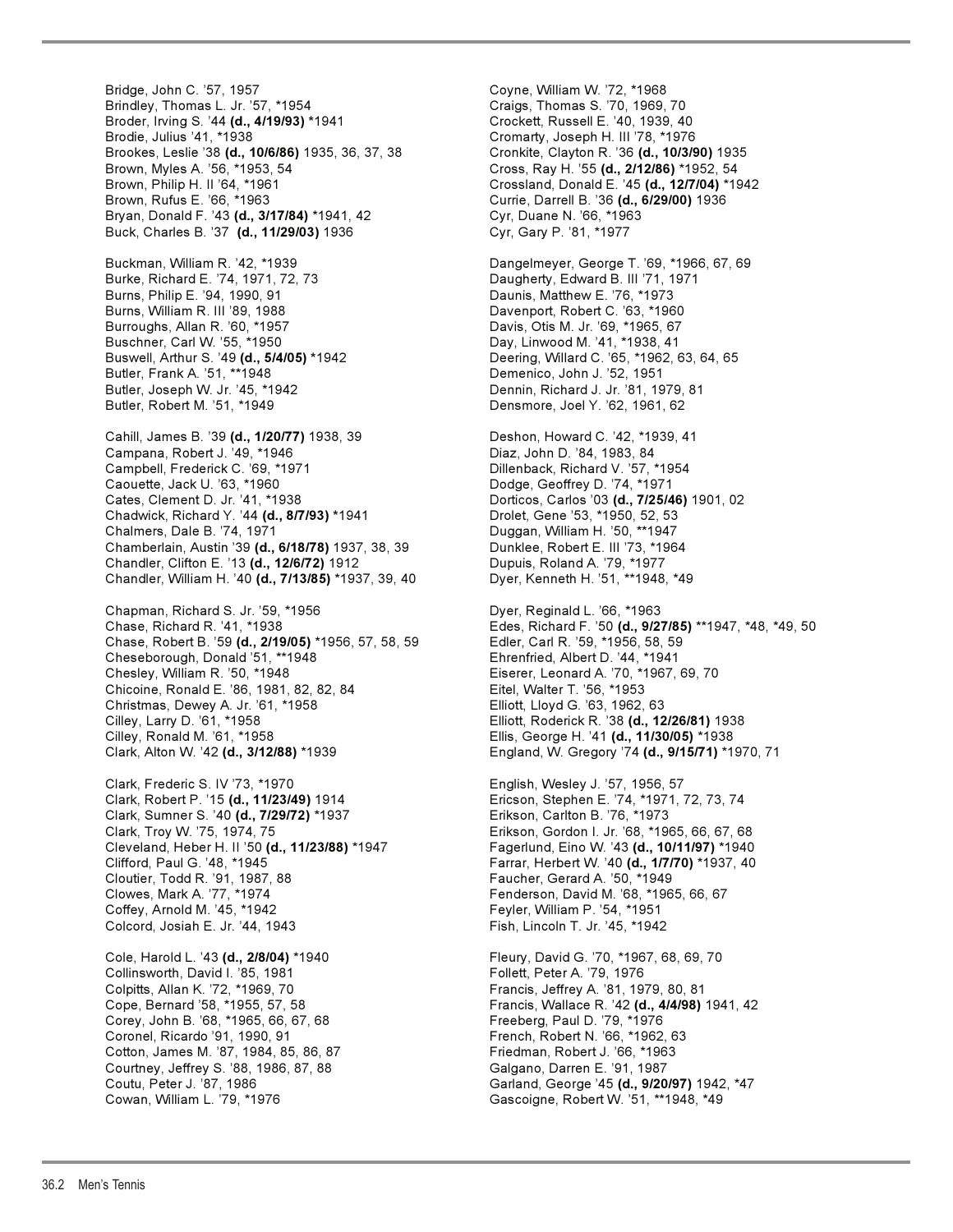Gavitt, William B. Jr. '61, \*1958 **Hopgood, Winthrop C. '41, \*1938** Gendreau, Ronald P. '66, \*1963 Hopkins, Ralph T. '04 **(d., 12/28/49)** 1902 Gibson, William C. '49, \*1943<br>Giesecke, Jerry '68, \*1965 Giesecke, Jerry '68, \*1965 Huntoon, Dexter A. '58, \*1955 Gilman, George D. '41 **(d., 6/2/92)** \*1938 Ingalls, Everett P. Jr. '44, \*1940 Ginn, Roger O. '66, 1966 **I. I. S. E. S. E. S. E. S. E. S. E. S. E. S. E. S. E. S. E. S. E. S. E. S. E. S. E. S** Glasser, Joseph H. '40, \*1937 Janicola, Lewis S. '57, \*1954, 56, 57 Glickstein, Earl H. '63, \*1960 Jean, Raymond A. '65, 1962 Goodwin, Thomas L. '63, \*1960 Jecker, Steven K. '80, 1977

Graham, Lawrence A. '47 **(d., 11/1/05)** \*1941 Johnson, John M. '92, 1989, 90 Graney, Paul L. '71, \*1968, 69 Johnston, Gordon H. '52, \*\*1949, 52 Graves, Royal S. III '45, \*1942 **Joyce, John M. '82, 1982** Gray, James M. III '97, 1991 Kaplan, Arthur M. '49, 1946, \*47, 48 Greely, David F. '63, 1961, 62, 63 Keene, Peter S. '64, \*1959 Greenlaw, David S. '41 **(d., 8/21/04)** \*1938 Kent, Vernon F. '41 **(d., 2/1/73)** \*1938 Greenwood, Willard P. '90, 1988 Kestenbaum, Jeffrey M. '67, \*1964, Greslick, John G. '75, \*1971, 72 65, 66 Groote, Kent R. '57 (d., 5/24/88) \*1954

Guard, Charles A. '42 (d., 7/17/90) \*1939 Habern, Michael '42 **(d., 9/11/43)** \*1939 Kilpatrick, Carleton E. '44 **(d., 4/?/88)** \*1941, Hall, James R. '80, \*1977 42, 43, 46 Hall, Preston M. II '79, \*1976 Kimball, Clark '59, \*1956<br>Hall, Preston W. '54, \*1951, 52, 53, 54 Kimball, James D. '79, \*1976 Hall, Preston W. '54, \*1951, 52, 53, 54 Hallett, Thomas F. '77, 1973, 74, 76, 77 King, Albert L. '14 **(d., 4/9/58)** 1914 Hamilton, Norman E. '58, \*1955, 58 Knowles, Robert M. Jr. '69, \*1964 Hamilton, Robert J. '40 **(d., 3/25/84)** 1939, 40 Knowlton, Richard L. '80, 1978, 79 Hammer, Michael W. '92, 1989 Kral, Edward J. '79, \*1976

Hammer, William P. '78, 1975, 76, 78 Krause, Robert W. '45, \*1942 Hammond, Robert L. '71, \*1968 LaBarge, Bernard A. '40, \*1937, 46 Hannaford, William E. '62, \*1959 Hanson, Mats I. '86, 1983, 84 Lancaster, James '66, 1965 Harrison, Richard J. '67, \*1963 Landers, Bradford W. '77, \*1971 Harvey, Francis S. '51, \*\*1947 Lange, Roland P. '51, \*1940 Hatch, Harold B. '61, 1961 Learson, John R. '60, \*1957 Hatt, Christopher R. '74, \*1971 Leathers, Emery G. '53, \*1950, 51, 52

Hauck, Bruce A. '66, 1964, 65, 66 Lebel, Michael A. '80, 1979 Hauck, Thomas A. '65, 1964, 65 Leeman, Christopher J. '94, 1991 Hawkes, Francis B. '50, \*1947 Lehmann, Paul H. '60, \*1957 Hawkes, Richard C. '69, \*1966, 67, 68, 69 LePage, Robert N. '52, 1951 Heal, Walter R. '61, \*1952 Levesque, James D. '78, 1977, 78 Heitman, Erik A. '83, 1980, 81, 82, 83 Libby, Floyd '69, \*1967 Herbert, Thomas C. '04 **(d., 10/2/39)** 1901 Lieberman, Mark S. '54, \*1951 Hermann, Frederick H. Jr. '49 **(d., 12/31/49)** \*1946, 47, Light, John S. '84, 1980 48, 49 Lisle, Andrew R. '93, 1989 Higgins, Walter L. Jr. '62, \*1959 Littlefield, Vincent A. '62, \*1957 Hilton, David W. '74, \*1972 Logan, Donald D. '65, \*1961 Hinkley, Philip J. '40 (d., 4/19/02) 1940 Hitchings, George P. '37 **(d., 4/1/03)** 1936 Longway, Marshall H. '51, \*\*1948 Hodgkins, Harrison W. '51, \*\*1948 Lord, Nathaniel N. '41, \*1938 Holden, Jared H. '65, \*1959<br>Holdsworth, Donald E. '52, \*\*1949, 51 Lowrey, Frederic D. '65 **(d.** Hollis, Ernest E. '59, \*1955 Lowry, Donald G. Jr. '81 **(d., 5/30/95)** 1981 Holmes, Melvin J. '53, \*1950 Luce, Nelson E. '54, \*1951 Hook, Walter A. '41, \*1938 Lull, S. Hale '38 **(d., 7/25/77)** 1938

Hutton, Ted F. '77, 1974 Kates, Joel N. '56, 1954, 55 Gross, Milton M. '44 **(d., 10/18/93)** \*1941 Khoury, Theodore P. '58 **(d., 1/15/03)** \*1955, Haskell, William O. '11 **(d., 11/11/53)** 1910 Lapworth, Ronald B. '58 **(d., 7/16/02)** \*1955 Leach, Charles C. '49 (d., 12/19/96) \*1947 Lowrey, Frederic D. '65 (d., 7/26/98) \*1962 Hooper, John F. '38, 1935 Lundberg, Derek W. '77, 1972, 73, 76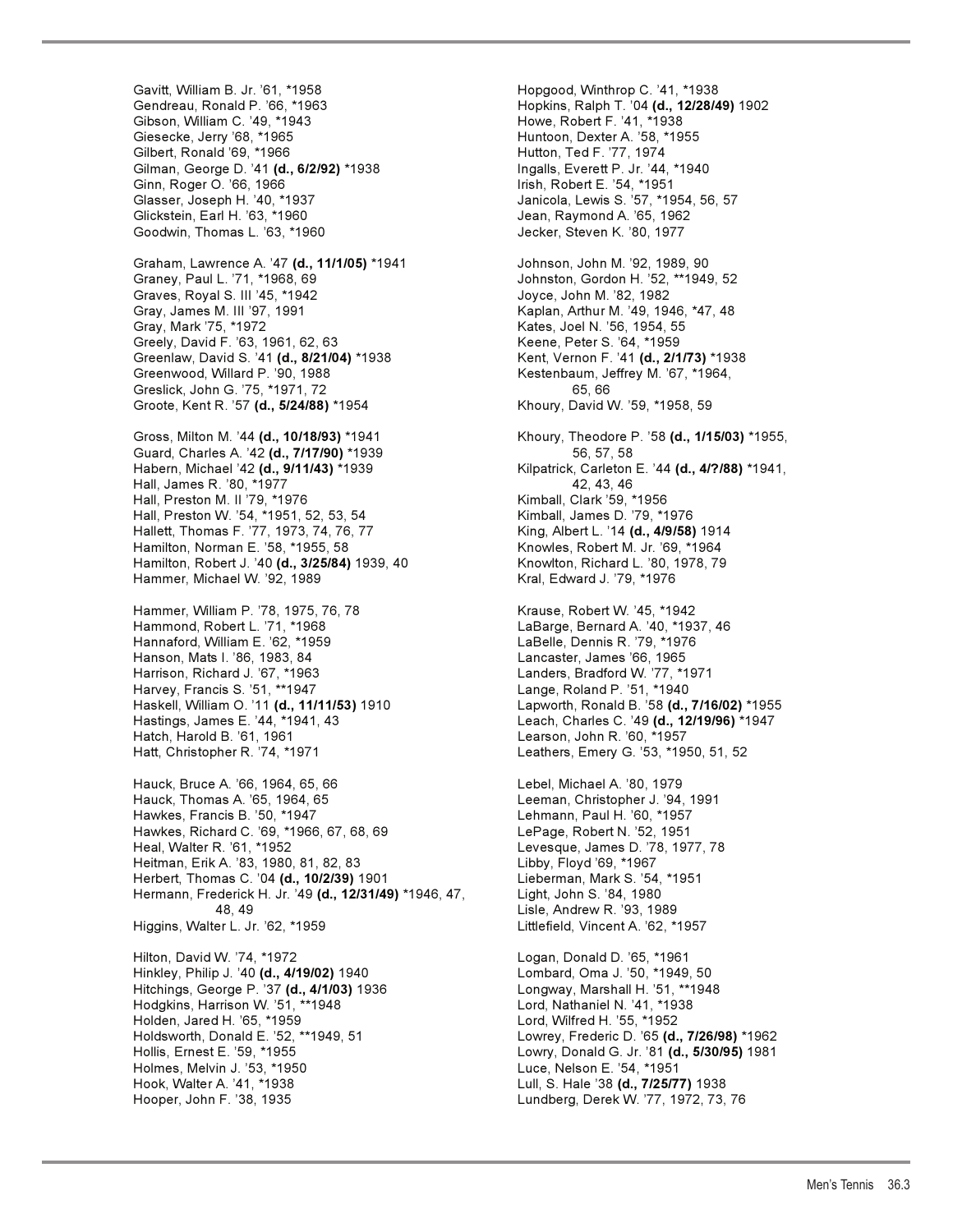

**1941 BLACK BEARS — STATE AND NEW ENGLAND CONFERENCE CHAMPIONS**

**Members of the 1941 UM team posted a 6-1 record in dual matches and captured Maine State Series and New England Conference Championships. Seated, left to right: Mgr. Don Bryan, Wallace Francis, Forrest Whitman, John Pennell, and Howard DeShon. Standing, left to right: Linwood Day, Bert Pratt, Coach George "Bill" Small, Eugene Mertens, and Malcolm Peckham. Absent: Capt. Richard Pierce.**



### **STATE AND YANKEE CONFERENCE CHAMPIONS**

**Maine netmen compiled a terrific record in the spring of 1951, winning both the State Series and Yankee Conference championships. Coach George "Bill" Small's team also posted a sizzling 11-3 record in dual matches and Bill Bird and Paul Peterson were State Series doubles champions. Front Row, left to right: Bill Bird, Coach Small, John Domenico, and Don Holdsworth. Second Row, left to right: Galen Leathers, Richard True, Paul Peterson, Capt. Ben Blanchard, Bob LePage, and Al Potter.**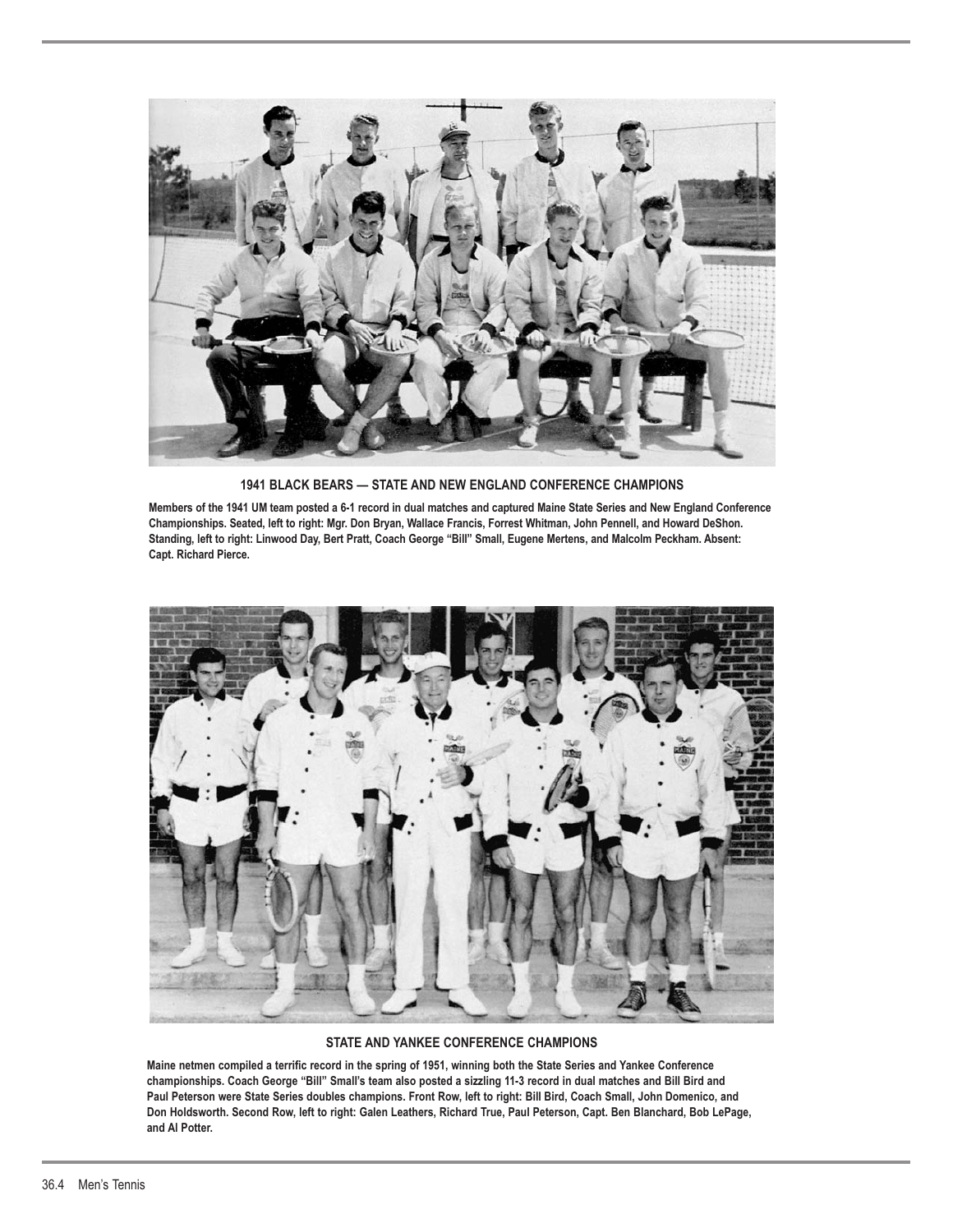Lyford, Timothy J. '79, \*1976 Palter, John L. '69, \*1965<br>Lyons, Daniel A. '75, \*1972 Papp, Michael L. '80, \*197 MacDonald, Robert S. '48, 1946, \*47, 48 Paquet, David T. '69, \*1966 MacKinnon, Edward D. '68, 1967 Madeira, Matthew L. '78, \*1974 **Paquette, Ronald P. '63, \*1960, 61** Magalis, Wesley '52, \*\*1949 Park, Gregory E. '90, 1989, 90 Maines, John T. '40 **(d., 8/16/96)** \*1937 Parker, David C. '76, \*1973 Malcolmson, Robert S. '45, \*1945 Parker, Russell C. '72, \*1966 Mandeville, Matthew A. '93, 1991 **Parsons, Christopher N. '76, 1972, 75, 76** Manter, Robert R. '81, 1977, 78, 79, 80 Parvanta, Mohammed I. '76, 1975, 76, 78 Marin, Roger A. '64, \*1961 **Peabody, Ronald S. '79, \*1977** 

Marino, Robert F. '45 **(d., 1/10/93)** \*1942, \*47 Pearson, Duncan S. '53, \*1950, 53 Marriner, Donald E. '42, \*1939 Peavey, Harry C. Jr. '41 **(d., 5/7/99)** \*1938 Maurice, David '42, 1940 **Pennell, Kurt D. '84, 1984** Mavor, Preston B. '60, \*1957 Percival, Roger B. '50, \*\*1947 McCarthy, Sean T. '89, 1986, 87 Perrin, Norman R. '62, 1962

McKeen, Ellis W. '12 (d., 1/17/55) 1911 McKown, Robert F. '58, 1956, 57, 58 Peterson, Paul H. '51, \*\*1948, \*49, 50, 51 McMullin, Raymond D. '74, \*1971 Pickens, Hilles K. '65, 1964, 65 McPhail, John A. III '89, 1987 Pierce, Richard H. '41, \*1938, 39, 40, 41 Melcher, William W. '51 **(d., 11/25/83)** \*1945 Pierson, Brandon H. '93, 1990, 91 Mennealy, Thomas C. '50 **(d., 8/27/01)** \*\*1947 \*Pinansky, Linwood H. '43 \*1940 Mertens, Eugene G. '42 (d., 6/26/98) 1941, 42 Plourde, Roger P. '86, 1981 Mezoian, Anthony P. '52, \*\*1949 Plummer, Barry A. '75, \*1972

Miehel, Anthony '71, \*1968 Pomeroy, Ashley R. '45, \*1942 Miles, David H. '62, \*1959, 61 Potenzo, Frank J. '50, \*\*1947, 48, 49, 50 Miller, Christopher L. '94, 1990, 91 Miller, Gordon L. '46, \*1943<br>Miller, Philip D. '44, \*1941, 42, 43 **Pratt, Bertis L. Jr. '43, \*1940, 41, 42, 43** Mills, Robert W. '66, \*1963 Profita, Paul R. '80, \*1977 Mitchell, John C. '61, 1959 Pruett, Donald J. '68, \*1965 Mitchell, Robie L. '07 **(d., 3/28/64)** 1907, 08 Racine, Richard P. '63, \*1960, 61 Moore, Duncan T. '69, \*1966<br>Moore, Thomas F. '42 **(d., 2/28/94)** 1940, 42 Reim, Bernhard B. '79, \*1976 Moore, Thomas F. '42 (d., 2/28/94) 1940, 42

Morehouse, Stephen B. '76, 1973, 74 Rice, James H. '51, \*\*1948 Morin, Michel S. '75, \*1972 Rich, Gary H. '69, \*1966 Morin, Roger H. '71, \*1968 Richard, Robert J. '68, \*1965 Mott, Donald E. '56, 1954, 55, 56 Richmond, Richmond, Richard H. '76, \*1972<br>Mudgett, Paul H. '55, \*1952 Richter, Robert A. '50, \*1949 Musacchio, David W. '91 **(d., 10/11/03)** 1989, 90, 91 Rittenburg, James H. '76, \*1974 Neidhart, Stephen P. '80, 1977 Rivard, Daniel U. '82, 1979 Nichols, Donald H. '48 **(d., 2/27/91)** \*1947, 48 Robertson, Bruce A. '68, \*1965 Nigro, Robert A. '84, 1981, 82, 83, 84 Robinson, Collin R. '68, 1966, 67, 68 Nisbet, Robert G. '50 **(d., 9/3/95)** \*\*1947, \*48 Robinson, Ralph E. '48, \*1942

Nissen, John J. '78, \*1974, 77 Rogers, Thomas C. '88, 1986 Nystrom, George L. '41, 1939, 40 O'Donnell, David T. '62, \*1959, 61, 62 Ross, Stuart A. '89, 1986 Oestrich, Randolph H. '72, \*1969 Round, Scott F. '76, \*1974 O'Neil, Joseph R. '44, \*1941, 47 Rowe, James A. Sr. '67, \*1963 Ordway, Thomas '58, 1955 **Royles, James E. '72, \*1969, 70** Packard, Charles C. '55, \*1952 **Research Control Control Control** Ryan, Timothy C. '89, 1987, 88 Palermo, Richard A. '70, \*1967 New York Salt, Robert E. '80, 1976, 78, 80

\*Changed name to Pines, Linwood H.

Lutes, Olin S. Jr. '43 **(d., 10/26/89)** \*1940 Palmer, Horace S. '45, \*1942 Papp, Michael L. '80, \*1973 Marriott, John C. '45 **(d., 4/10/05)** \*1942 Peckham, Malcolm C. '43, \*1940, 41, 42, 43 Pendleton, Irvin W. '53, \*1950, 53 Maxwell, Stephen J. '80, \*1977 Perkins, Edward A. '37 **(d., 10/23/01)** 1935, 36 McClure, James H. '05 **(d., 7/10/42)** 1902 Peterman, David G. '73 **(d., 7/21/93)** \*1970, 71, 72 Place, Clarence W. Jr. '39, 1936 Preble, Richard B. '50 **(d., 6/15/92)** \*1949 Richter, Robert A. '50, \*1949 Ochs, William E. '71, \*1968 Ross, Richard M. '45 **(d., 2/26/98)** \*1947 Packard, David N. '79, \*1977 St. Thomas, Charles E. '48 **(d., 8/15/89)** \*1947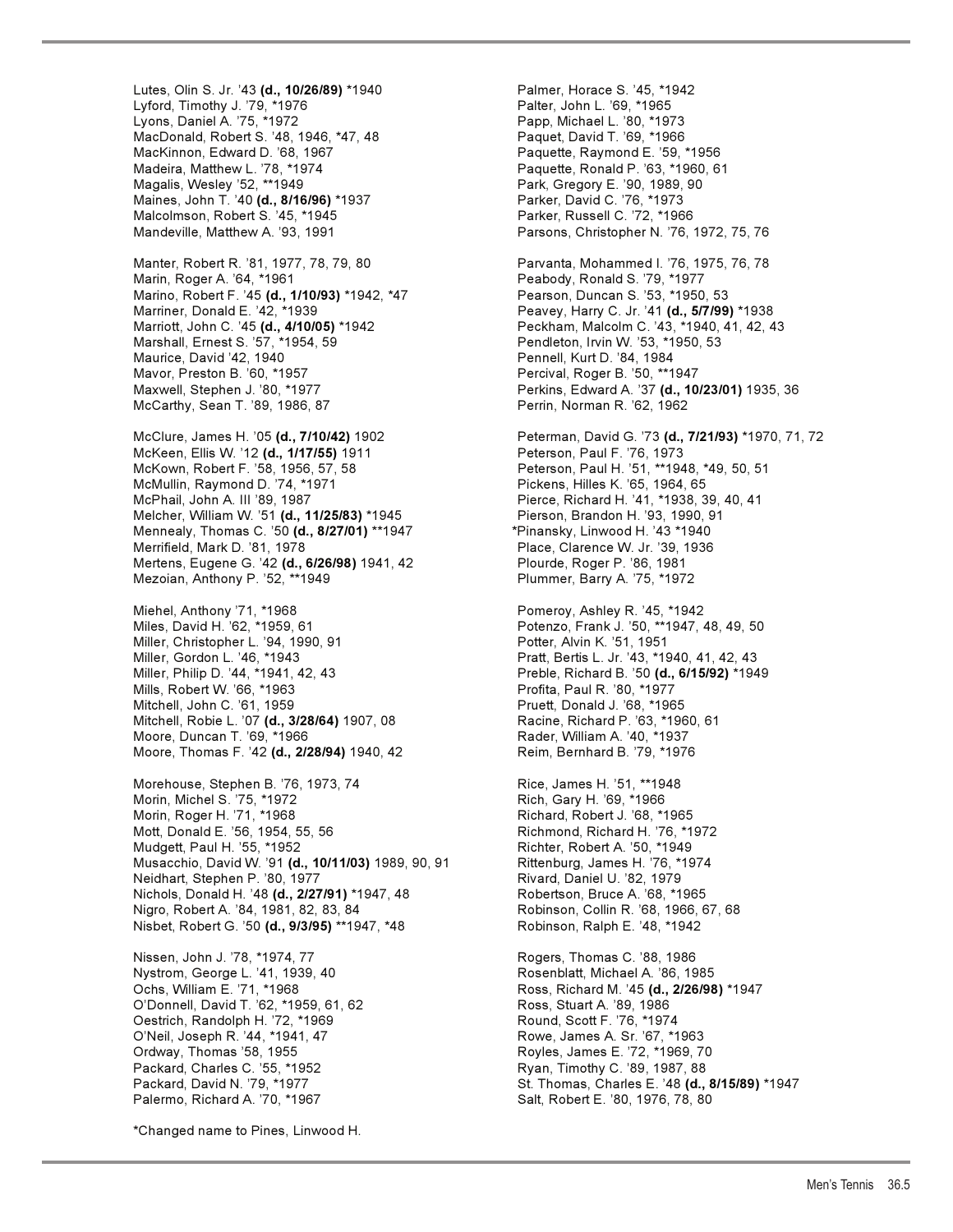Saperstein, Allan J. '56, \*1953 Svedeman, Stuart F. '42 **(d., 12/25/95)** \*1939, 40 Saunders, Ross O. '78, 1975 Sweetser, Thomas C. III '79, \*1976 Saxton, Russell S. '66, \*1961 Tartre, James R. '80, 1977, 78 Scheppach, Raymond C. '62, \*1958 Thoits, Robert A. '50, \*\*1947, 48, 49, 50 Schlieper, David S. '79, \*1976 Thompson, Elmer P. Jr. '42 **(d., 7/19/92)** \*1939 Schultz, Paul J. '76, \*1973 Thompson, Gerald A. '72, \*1969 Schwartz, Richard '66, 1966 Thurston, Frederick C. '40 **(d., 2/10/93)** 1940 Seel, George J. '73, \*1970 Thurston, William H. '41 **(d., d. u.)** \*1938 Selin, Steven W. '78, 1975 Tinkham, Paul L. '78, \*1974 Severson, Gary A. '61, \*1958, 59 Torrone, John A. '67, \*1964 Sewall, Harold M. '52, \*\*1948 Touchette, Norman H. '57 **(d., 9/25/89)** \*1953 Shattuck, James M. '79, \*1976 Trafton, Roy J. '51, \*\*1948 Shaw, Charles W. '49, \*1948, 49 Shay, Warren C. '71, \*1968, 69, 70, 71 Tryon, Kenneth W. '56 **(d., 2/18/94)** \*1953 Siegel, David A. '71, \*1968 Turner, Brian M. '92, 1990, 91 Siegel, Joseph '67, \*1964 **Turner, David S. '92, 1990** Simonton, William G. Jr. '64, \*1961, 62, 63, 64 Tweedie, James K. '41, \*1938 Sinkinson, George E. '14 (d., 3/24/68) 1913 Skarinka, Richard C. '77, \*1974, 75 Van Peursem, Laurence G. '49, 1947, 48, 49 Skillin, George R. '81, 1978, 79 Veague, William E. '38, 1936, 38 Slipp, Dana W. '72, \*1969, 70 Vickery, Russell M. '70, \*1967 Smith, Floyd F. '44, \*1941, 43 Waldron, Theodore A. '67, \*1964 Smith, Mark D. '86, 1982, 83, 84 Smyth, John R. Jr. '45, \*1952, 45 Wallace, George A. '10 **(d., 1/30/74)** 1910 Southard, Owen W. '49, 1947, 48 Wallingford, Philip B. '74, \*1971 Southard, Richard C. '48, \*1945, 46 Walsh, Mark J. '90, 1986, 87, 88 Spielman, James K. '95, 1991 Warren, Dana E. '52, \*\*1949, 52 Stern, Mark A. '65, \*1962, 63, 64, 65 Washuk, Matthew J. '76, \*1973 Sternick, Robert '74, 1971 Watson, Clark D. '59, \*1956 Sterrins, Charles D. '46, \*1943 Watson, John T. '42, \*1939 Sterritt, Robert S. '60, \*1957, 58, 59, 60 Watson, Richard L. '52, \*\*1949 Stevens, Theodore R. Jr. '61, 1961 Weatherbee, Artemus E. '39 **(d., 11/19/95)** 1938, 39 Stewart, George T. '04 (d., d. u.) 1901 Stone, Jonathan A. '64 **(d., 3/9/05)** \*1961 Webster, William A. '71, \*1968 Stoneton, James C. '70, \*1967 Weinstein, Milton '43, \*1940 Stubbs, Jonathan C. '65, \*1961, 62 Weir, Gary C. '78 **(d., 11/30/79)** \*1974, 75, 77 Sullivan, Robert F. '50, \*1948, 49 Suminsby, John E. '44, \*1941 Wheeler, Donald B. '43, \*1940 Sumner, Scott H. '74, \*1971 Wheeler, Donald G. '63 **(d., 8/12/04)** \*1960 Supeno, Francis J. '81, 1980, 81 White, Robert C. '59, 1959 Sutherland, James S. '72, \*1969, 70 Whitehouse, Brooks Jr. '55, \*1952, 53, 54, 55 Sutton, Ernest N. '54 **(d., 10/25/54)** 1952, 53 Whitman, Forrest G. '41, 1941

Maine's tennis program was honored Wilding, Timothy M. '73, \*1970 in 1987 when Jeff Courtney and Willard, James E. '68, \*1964<br>The McPhail were named first-team, which wilson, Raymond E. '42 **(d.,** ) All-New England based on their Woodbrey, Bradley S. '75, \*1972 ntercollegiate Championships. Wright, Raymond L. '91, 1988

Swift, Emil V. '66, \*1963, 64, 65, 66 Thibodeau, Francis O. '45 (d., 5/23/78) \*1942 Throckmorton, Timothy B. '79, \*1976

Tousey, George III '52 **(d., 10/7/97)** \*\*1949<br>Trafton, Roy J. '51, \*\*1948

Wadleigh, Ralph L. '35 (d., 2/12/94) 1935

Warren, Joseph W. '65, \*1962 Watts, Gordon W. Jr. '73, \*1970, 71, 72

Welch, Charles F. '42 **(d., 1/12/05)** \*1939<br>Weston, Arthur '49, 1943

Whittier, Leonard D. '49, \*1948 **ALL NEW ENGLAND** Wiggins, Brenton T. '73, \*1970 Wilson, Raymond E. '42 **(d., 9/27/93)** \*1939 play in the annual New England Woods, Paul C. '38 **(d., 8/11/90)** 1938 York, James L. II '59, \*1956 Young, Jeffrey T. '70, \*1967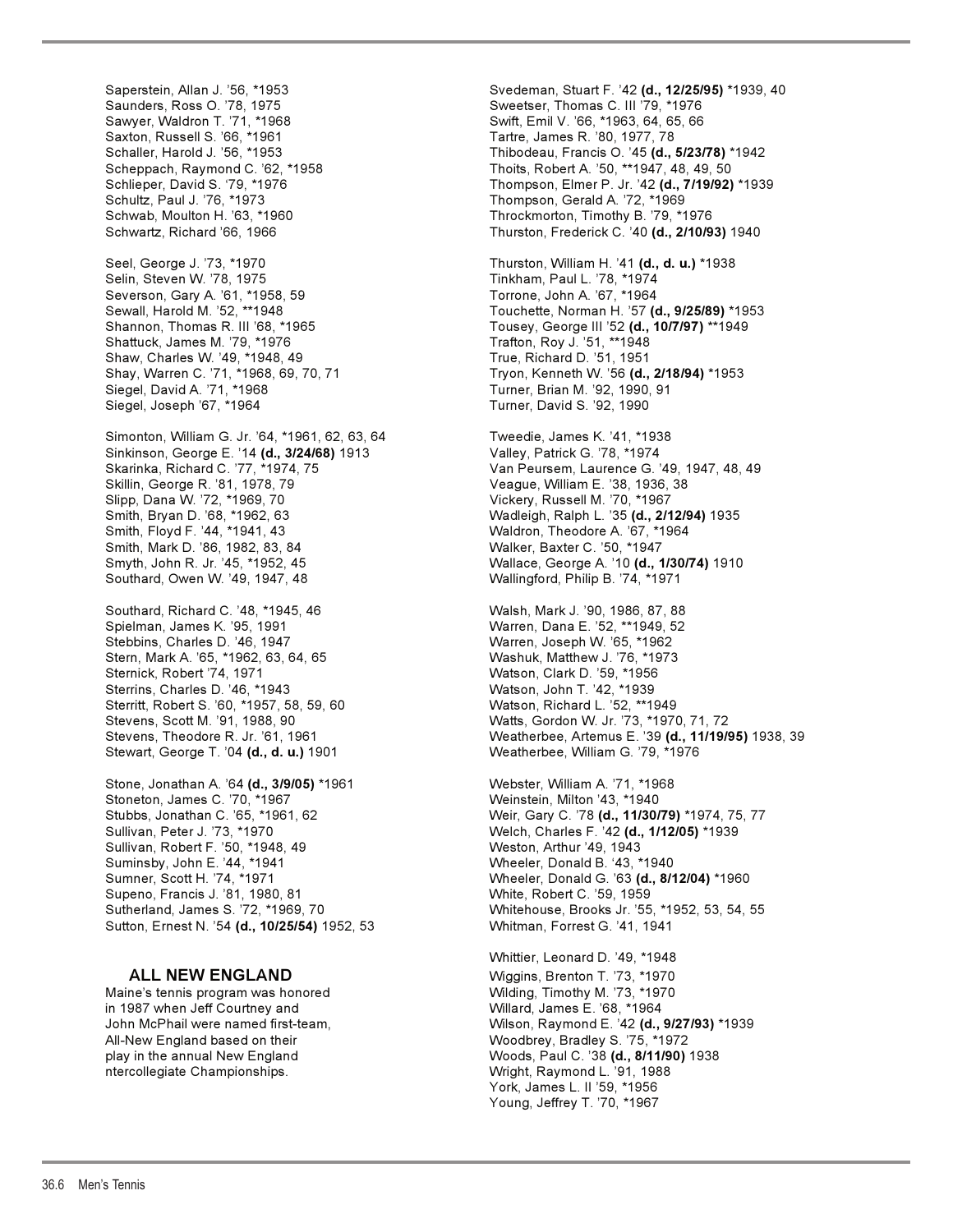# **HEAD COACHES AND YEARLY TEAM RECORD**

|      | Coach                  | W                       | L              | т           | Pct. |
|------|------------------------|-------------------------|----------------|-------------|------|
| 1935 | George W. Small        | 1                       | 5              | 0           | .167 |
| 1936 | George W. Small        | 3                       | 4              | 0           | .471 |
| 1937 | A. C. Andrews          | 0                       | 6              | 0           | .000 |
| 1938 | George W. Small        | 0                       | $\overline{7}$ | 0           | .000 |
| 1939 | George W. Small        | $\overline{c}$          | 6              | 0           | .250 |
| 1940 | George W. Small        | 4                       | 1              | $\Omega$    | .800 |
| 1941 | George W. Small        | 6                       | 1              | 0           | .857 |
| 1942 | George W. Small        | 1                       | 4              | 0           | .200 |
| 1943 | George W. Small        | $\overline{\mathbf{c}}$ | 2              | 0           | .500 |
| 1946 | Theodore S. Curtis     | 4                       | 3              | 0           | .571 |
| 1947 | George W. Small        | 3                       | 5              | 0           | .375 |
| 1948 | George W. Small        | $\mathbf{1}$            | $\overline{7}$ | 0           | .125 |
| 1949 | George W. Small        | 5                       | 5              | 0           | .500 |
| 1950 | George W. Small        | 6                       | 5              | $\mathbf 0$ | .545 |
| 1951 | George W. Small        | 11                      | 3              | 0           | .786 |
| 1952 | George W. Small        | 2                       | 8              | 0           | .200 |
| 1953 | Garland B. Russell     | $\overline{c}$          | 9              | 0           | .182 |
| 1954 | Garland B. Russell     | 4                       | 10             | 0           | .286 |
| 1955 | Garland B. Russell     | $\mathbf{1}$            | 8              | 0           | .111 |
| 1956 | Garland B. Russell     | $\overline{\mathbf{c}}$ | 7              | 0           | .222 |
| 1957 | Lawrence G. VanPeursem | 3                       | 8              | 0           | .273 |
| 1958 | Lawrence G. VanPeursem | 3                       | 6              | 0           | .333 |
| 1959 | J. Brian McCall        | 5                       | 5              | 0           | .500 |
| 1960 | J. Brian McCall        | 0                       | 8              | 0           | .000 |



### **1953 MAINE NETMEN**

**Coach Garland Russell's '53 UM team struggled in dual matches, but came on strong at the end of the season to finish second in the Yankee Conference. Left to right: Coach Russell, Art Traub, Gene Drolet, Brooks Whitehouse (who would win the Yankee Conference singles championship in 1955), Ken Barnard, Capt. Ernie Sutton, John Bridge (a major contributor to the construction of many new University courts in the 1980s), Preston Hall, Irvin Pendleton, and Robin Upton.**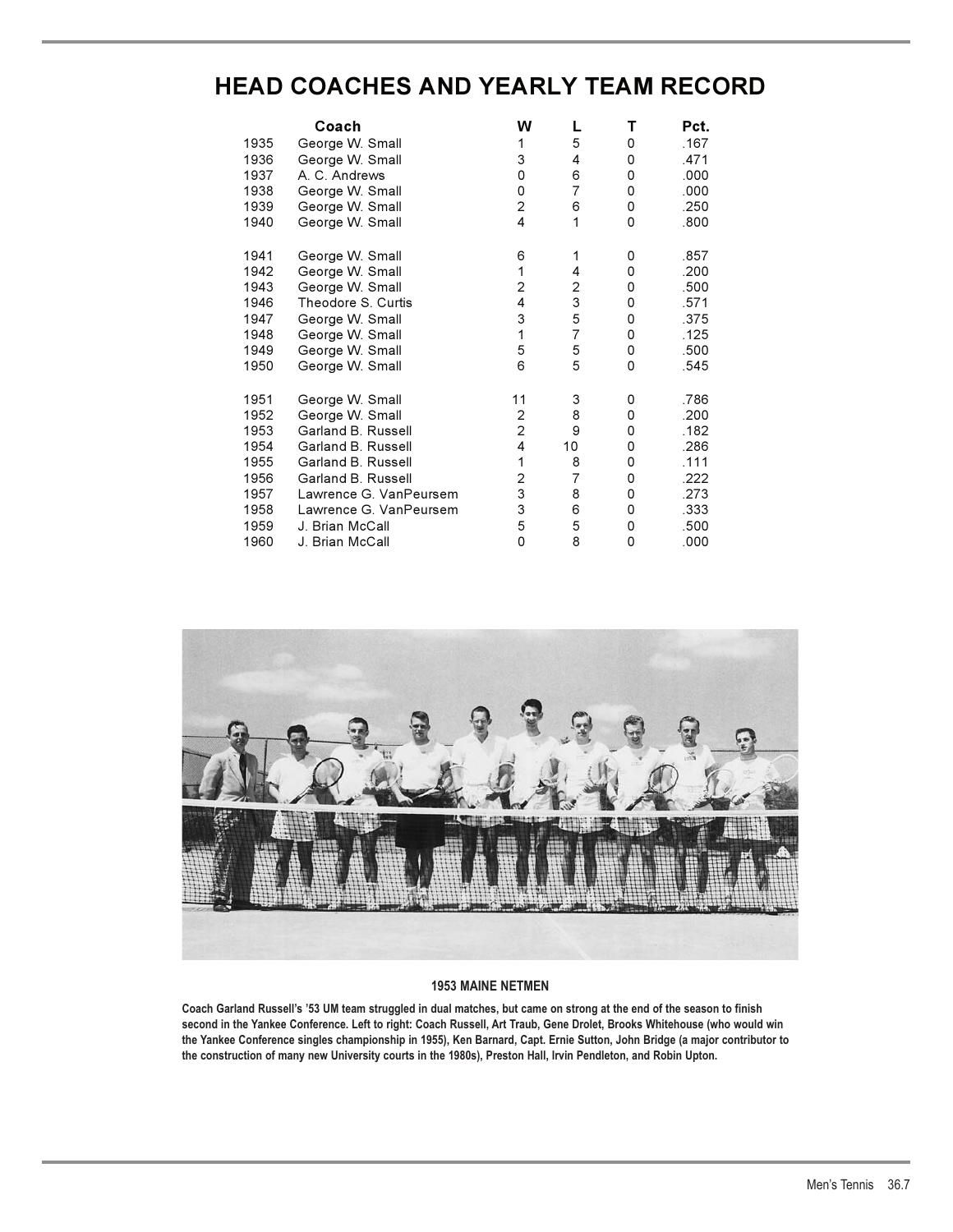| 1961         | J. Brian McCall                                | 0                            | 9                       | 0      | .000         |
|--------------|------------------------------------------------|------------------------------|-------------------------|--------|--------------|
| 1962<br>1963 | Silas B. Dunklee<br>Silas B. Dunklee           | 3<br>3                       | 6<br>$\overline{7}$     | 0<br>0 | .333         |
| 1964         | Silas B. Dunklee                               | $\overline{7}$               | $\overline{\mathbf{c}}$ | 0      | .300<br>.778 |
| 1965         | Silas B. Dunklee                               | 8                            | 1                       | 0      | .889         |
| 1966         | Thomas H. Reynolds                             | 3                            | 6                       | 0      | .333         |
| 1967         | Philip E. Folger, Jr.                          | 5                            | 4                       | 0      | .556         |
| 1968         | Philip E. Folger, Jr.                          | 4                            | 5                       | 0      | .444         |
| 1969         | Philip E. Folger, Jr.                          | 3                            | 5                       | 0      | .375         |
| 1970         | Philip E. Folger, Jr.                          | 5                            | 4                       | 0      | .556         |
| 1971         | Philip E. Folger, Jr.                          | $\overline{\mathbf{c}}$      | 6                       | 0      | .250         |
| 1972         | Philip E. Folger, Jr.                          | $\overline{c}$               | 6                       | 0      | .250         |
| 1973         | Philip E. Folger, Jr.                          | $\overline{c}$               | 3                       | 0      | .400         |
| 1974         | Philip E. Folger, Jr.                          | $\overline{2}$               | 4                       | 0      | .333         |
| 1975         | Philip E. Folger, Jr.                          | 0                            | 6                       | 0      | .000         |
| 1976         | Philip E. Folger, Jr.                          | 4                            | 5                       | 0      | .444         |
| 1977         | Philip E. Folger, Jr.                          | 3                            | 9                       | 0      | .250         |
| 1978<br>1979 | Philip E. Folger, Jr.                          | 4<br>$\overline{\mathbf{c}}$ | 5<br>10                 | 0<br>0 | .444<br>.167 |
| 1980         | Philip E. Folger, Jr.<br>Philip E. Folger, Jr. | $\overline{2}$               | 8                       | 1      | .227         |
|              |                                                |                              |                         |        |              |
| 1981         | Philip E. Folger, Jr.                          | 7                            | 5                       | 0      | .583         |
| 1982         | Philip E. Folger, Jr.                          | 5                            | 5                       | 0      | .500         |
| 1983         | Philip E. Folger, Jr.                          | $\overline{7}$               | 6                       | 0      | .538         |
| 1984         | Philip E. Folger, Jr.                          | $\overline{7}$               | $\overline{7}$          | 0      | .500         |
| 1985         | Ronald E. Chicoine                             | 5                            | 10                      | 0      | .333         |
| 1986         | Philip E. Folger, Jr.                          | 5                            | $\overline{7}$          | 0      | .417         |
| 1987         | Philip E. Folger, Jr.                          | $\overline{7}$               | $\overline{7}$          | 0      | .500         |
| 1988         | Philip E. Folger, Jr.                          | 6                            | 5                       | 0      | .546         |
| 1989         | Austin L. Hummel                               | 6<br>1                       | 11<br>$\overline{7}$    | 0      | .353         |
| 1990         | Austin L. Hummel                               |                              |                         | 0      | .125         |
| 1991         | Frederick L. Foreman                           | 1                            | 3                       | 0      | .250         |
|              |                                                | 192                          | 317                     | 1      | .378         |

## **CAPTAINS**

Aghoian, Douglas R. (1985) Hawkes, Richard C. (1969) Aldrich, Donald W. Jr. (1979, 80) Heitmann, Erik A. (1983) Alin, Richard P. (1957) Kilpatrick, Carleton E. (1946) Allen, Harry C. (1949) King, Albert L. (1914) Bird, Maurice C. (1911, 12, 13) Levesque, James D. (1978) Bird, William T. (1952) Manter, Robert R. (1981, 82) Blanchard, Benjamin S. Jr. (1951) McKown, Robert F. (1958) Brookes, Leslie (1937, 38) Mertens, Eugene G. (1942) Cahill, James B. (1939) Mott, Donald E. (1956) Chicoine, Ronald E. (1984) O'Donnell, David T. (1962) Cotton, James M. (1987) Perkins, Edward A. (1936) Deering, Willard C. (1965) Elliott, Lloyd G. (1963) Pierson, Brandon H. (1990) Edler, Carl R. (1959) Potenzo, Frank J. (1950) England, W. Gregory (1971, 72) Pratt, Bertis L. Jr. (1943) Ericson, Stephen E. (1973, 74) Rogers, Thomas C. (1986) Erikson, Gordon I. Jr. (1967, 68) Shay, Warren C. (1971) Fenderson, David M. (1967, 68) Simonton, William G. (1964) Fleury, David G. (1970) Stebbins, Charles D. (1947) Follett, Peter A. (1976) Sterritt, Robert S. (1960) Greeley, David F. (1963) Stevens, Theodore R. Jr. (1961) Hall, Preston W. (1954) Sutton, Ernest N. (1953) Hallett, Thomas F. (1975, 76, 77) Thoits, Robert A. (1948) Hauck, Bruce A. (1966) Wallace, George A. (1910) Hauck, Thomas A. (1965) Whitehouse, Brooks Jr. (1955) Hamilton, Robert J. (1940)

Courtney, Jeffrey S. (1988, 89) Parsons, Christopher N. (1975, 76)<br>Deering, Willard C. (1965) Pierce, Richard H. (1941)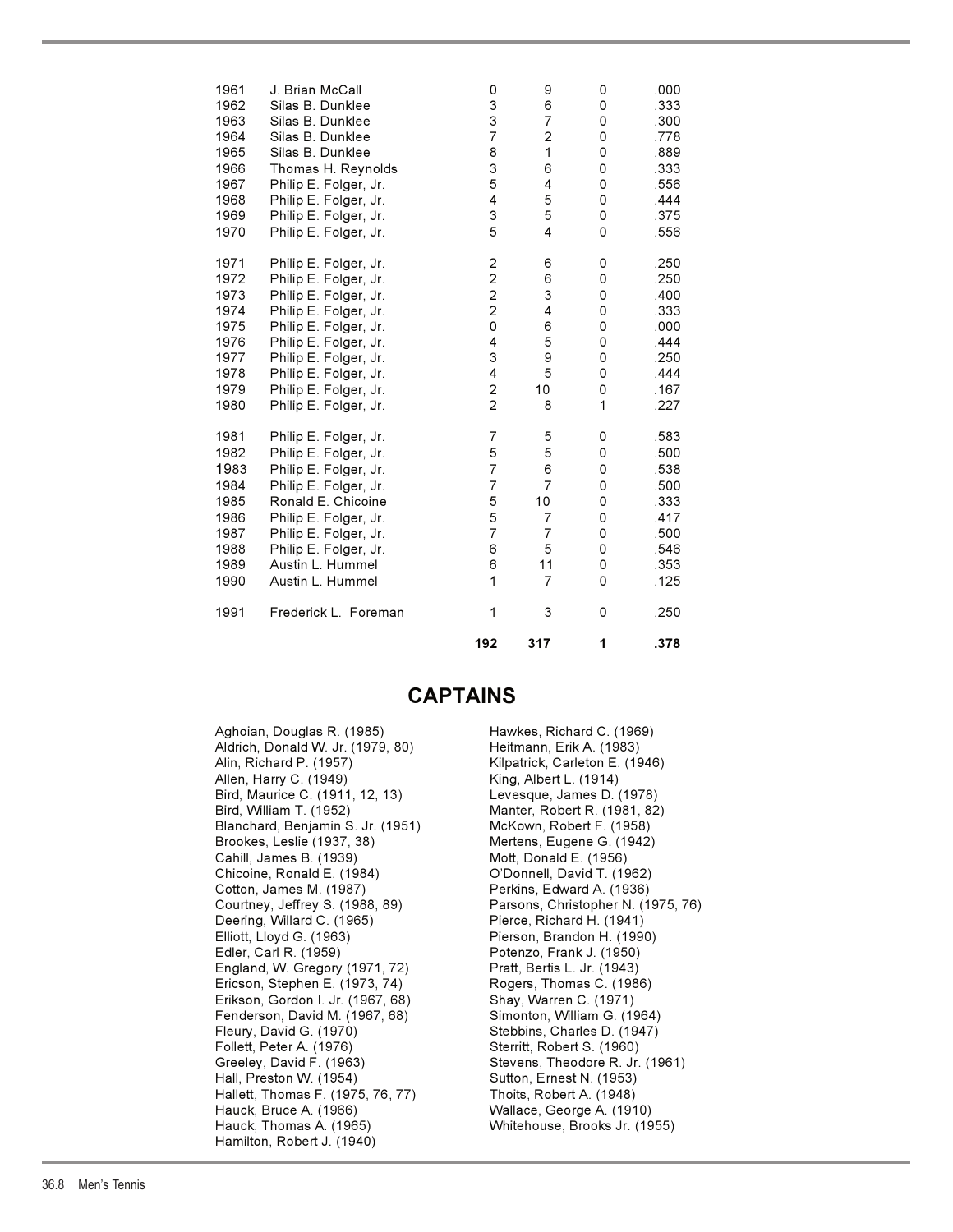# **YEAR BY YEAR MATCH RESULTS**

*Beginning with the 1975-76 academic year, a portion of the team's matches were played during the fall. Men's tennis was a spring sport prior to 1975.*

| 1935 (1-5)     |   | 1936 (cont.) |    | 1937 (cont.)    |   |
|----------------|---|--------------|----|-----------------|---|
| 6 Colby        | 3 | 1 Bowdoin    | 11 | 2 Colby         |   |
| 4 Bates        | 5 | 8 Colby      |    |                 |   |
| 4 Colby        | 5 | 3 Bates      | 6  | 1938 (0-7)      |   |
| 1 Tufts        | 8 | 7 Colby      | 2  | 2 New Hampshire |   |
| 4 Bates        | 5 |              |    | 1 Rhode Island  | 8 |
| 1 Bowdoin      | 8 | 1937 (0-6)   |    | 3 Connecticut   | 6 |
|                |   | 1 Bates      | 8  | 3 Bowdoin       | 6 |
| 1936 (3-4)     |   | 2 Bowdoin    |    | 2 Bates         |   |
| 2 Rhode Island | 8 | 1 Colby      | 8  | 4 Colby         | 5 |
| 6 MIT          | 3 | 1 Bowdoin    | 8  | 1 Colby         | 8 |
| 4 Bates        | 5 | 0 Bates      |    |                 |   |



# **1986 BLACK BEARS**

**Utilizing the Maine Black Bear as a prop, the Maine netmen of 1986 posed for the above team photo. Front, left to right: Gerald Martin, Coach Philip "Brud" Folger, Greg Hess, and Mike Rosenblatt. Second Row, left to right: Sean McCarthy, Jeff Courtney, and Jim Cotton. Third Row, left to right: Tom Rogers, Bill Gordon, George Flanders, and Mike Hayden. On top, Doug Forrester.**



### **1959 MAINE NETMEN**

**Under first year coach Brian McCall, better known as one of the top basketball coaches in UM history, the 1959 Maine netmen posted a 5-5 record including a win over New England power Connecticut. It was Maine's first winning record in eight seasons. Bob Chase and Carl Edler were Maine State Series doubles champions. Left to right: Gary Severson, Ernie Marshall, Bob Sterritt, Coach McCall, Bob Chase, John Mitchell, Capt. Carl Edler, and Bob White. Absent: David Khoury.**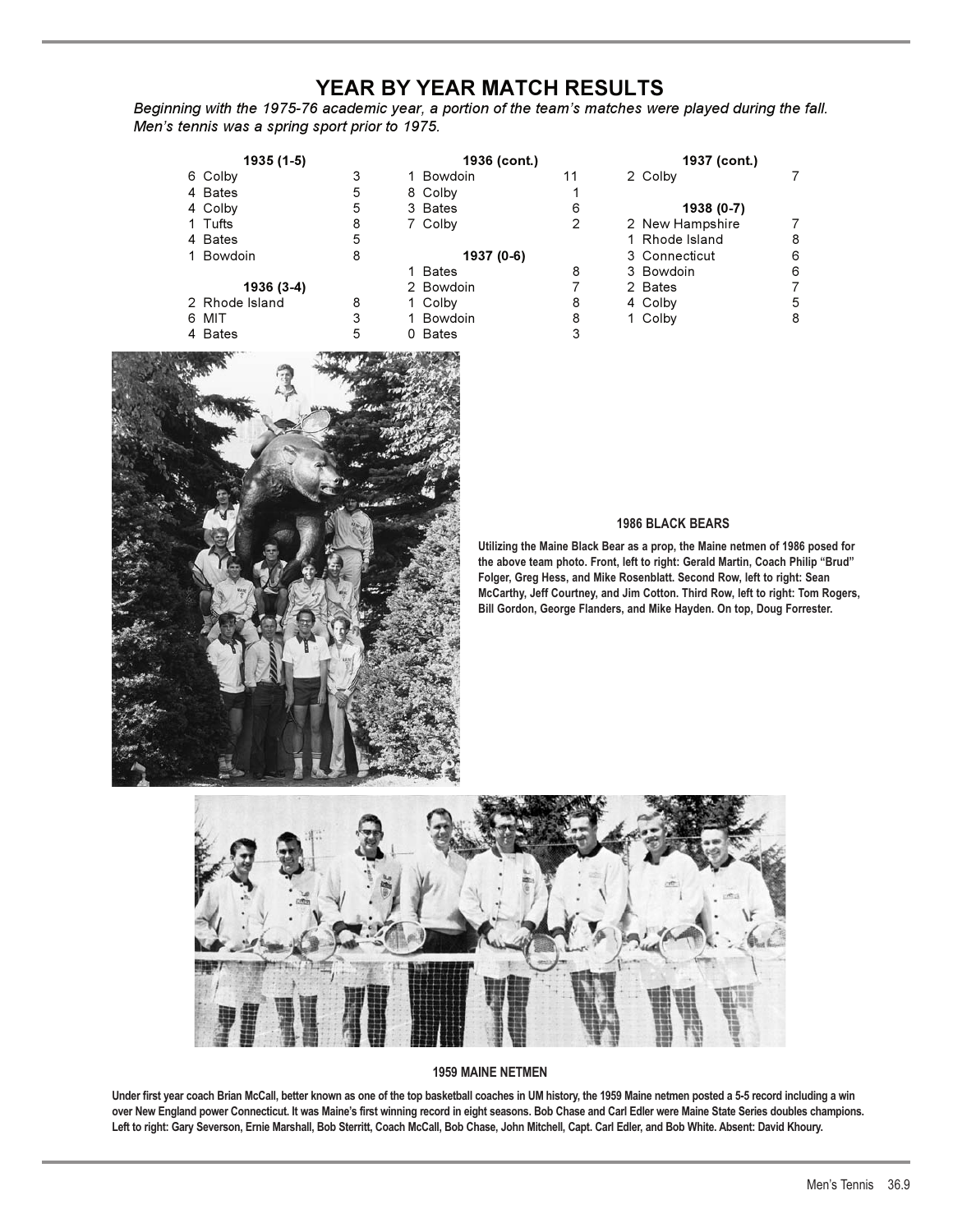|    | 1939 (2-6)<br>4 New Hampshire   | 5                   | 2<br>G                                     |
|----|---------------------------------|---------------------|--------------------------------------------|
|    | 6 Connecticut<br>2 Rhode Island | 3<br>7              | $\overline{7}$<br>$\overline{R}$<br>0      |
|    | 5 Bates                         | 4                   | N<br>$\overline{7}$<br>$\overline{A}$      |
|    | 3 Colby                         | 6                   | 4 B                                        |
|    | 1 Bowdoin<br>2 Bowdoin          | 8<br>7              | 7 <sup>c</sup><br>7 B                      |
|    | 3 New Hampshire                 | 6                   | $\overline{7}$<br>$\mathsf{C}$             |
|    | 1940 (4-1)                      |                     | 4<br>R<br>3<br>R                           |
|    | 3 Rhode Island                  | 5                   |                                            |
|    | 7 Colby<br>6 Bates              | 0<br>3              | 2<br>-V                                    |
|    | 6 Colby                         | 3                   | 4<br>G                                     |
|    | 8 Bowdoin                       | $\mathbf{1}$        | 4 A<br>$\overline{2}$<br>$\vee$            |
|    | 1941 (6-1)                      |                     | $\overline{R}$<br>6                        |
|    | 5 New Hampshire<br>5 Boston U.  | 4<br>4              | 6<br>$\mathsf{C}$<br>5<br>$\mathsf{N}$     |
|    | 8 Rhode Island                  | 1                   | $\overline{7}$<br>$\mathsf{C}$             |
|    | 8 Connecticut                   | 1                   | 4<br>$\overline{B}$                        |
|    | 5 Colby<br>3 Bowdoin            | 4<br>5              | 6<br>C<br>6                                |
|    | 7 Bates                         | $\overline{2}$      | B                                          |
|    | 1942 (1-4)                      |                     | 5<br>R                                     |
|    | 5 Bowdoin                       | 4                   | 3<br>$\vdash$                              |
|    | 4 New Hampshire                 | 5                   | 9 A                                        |
|    | 0 Boston U.<br>3 Connecticut    | 9<br>6              | 3<br>G<br>3<br>G                           |
|    | 2 Colby                         | $\overline{7}$      | $\overline{N}$<br>8                        |
|    | 1943 (2-2                       |                     | 6<br>C<br>5<br>$\overline{R}$              |
|    | 0 Harvard<br>8 Boston U.        | 9<br>1              | $\overline{7}$<br>$\mathsf{C}$<br>8<br>B   |
|    | 3 Bates                         | 2                   | 5<br>B                                     |
| 4  | Connecticut                     | 5                   | 5<br>N                                     |
|    | 1946 (4-3)                      |                     | $\overline{7}$<br>R<br>$\overline{7}$<br>C |
|    | 4 Bowdoin<br>0 Rhode Island     | 5<br>9              |                                            |
|    | 3 Bowdoin                       | 6                   | 0<br>N                                     |
| 8. | Colby                           | 1                   | 1<br>G                                     |
|    | 8 Colby                         | 1                   | 0 N                                        |
| 8  | 9 Bates<br><b>Bates</b>         | 0<br>1              | $\mathsf{C}$<br>0<br>4<br>$\mathsf{C}$     |
|    |                                 |                     | $\overline{N}$<br>5                        |
| 3  | 1947 (3-5)<br>Connecticut       | 6                   | 7<br>N<br>$\overline{\mathbf{c}}$<br>C     |
|    | 6 Bates                         | 3                   | 4<br>B                                     |
|    | 9 Colby                         | 0                   | 2<br>B                                     |
|    | 2 Bowdoin<br>4 Bates            | $\overline{7}$<br>5 |                                            |
| 6  | <b>Bates</b>                    | 3                   | V<br>4                                     |
|    | 4 Colby                         | 5                   | 4<br>$\overline{A}$                        |
|    | 2 Boston U.                     | 7                   | 0<br>N<br>0<br>G                           |
| 1  | 1948 (1-7)                      |                     | 1<br>C<br>9<br>N                           |
| 7  | Navy<br>Randolph-Macon          | 8<br>2              | 4 R                                        |
|    | 3 Washington & Lee              | 6                   | 1<br>$\frac{1}{2}$                         |
|    | 3 Boston U.                     | 6                   | 3<br>C                                     |
| 1. | 1 Rhode Island<br>Connecticut   | 8<br>8              | $\overline{B}$<br>2<br>2<br>C              |
|    | 4 Bates                         | 5                   |                                            |

2 Colby 7

| 1939 (2-6)                  |                | 1949 (5-6)                         |                | 1954 (4-10)                  |
|-----------------------------|----------------|------------------------------------|----------------|------------------------------|
| 4 New Hampshire             | 5              | 2 George Washington                | 7              | 0 Georgetown                 |
| 6 Connecticut               | 3              | 7 Randolph-Macon                   | 0              | 0 Maryland                   |
| 2 Rhode Island              | $\overline{7}$ | 0 Navy                             | 9              | 3 Wilson College             |
| 5 Bates                     | 4              | 7 American U.                      | $\overline{2}$ | 3 American U.                |
| 3 Colby                     | 6              | 4 Bowdoin                          | 5              | 4 George Washingto           |
| 1 Bowdoin                   | 8              | 7 Colby                            | 2              | 7 New Hampshire              |
| 2 Bowdoin                   | 7              | 7 Bates                            | 2              | 5 Rhode Island               |
| 3 New Hampshire             | 6              | 7 Colby                            | $\overline{c}$ | 3 Colby                      |
|                             |                | 4 Rhode Island                     | 5              | 3 Colby                      |
| 1940 (4-1)                  |                | 3 Rhode Island                     | 6              | 6 Rhode Island               |
| 3 Rhode Island              | 5              |                                    |                | 3 Bates                      |
| 7 Colby                     | 0              | 1950 (6-5)                         |                | 2 Bowdoin                    |
| 6 Bates                     | 3              |                                    | $\overline{7}$ |                              |
|                             | 3              | 2 Virginia Tech                    | 5              | 9 New Hampshire              |
| 6 Colby<br>8 Bowdoin        | 1              | 4 George Washington                | 5              | 2 Connecticut                |
|                             |                | 4 American U.                      | 7              |                              |
|                             |                | 2 VMI                              | $\overline{c}$ | 1955 (1-8)                   |
| 1941 (6-1)                  |                | 6 Randolph-Macon                   |                | 3 New Hampshire              |
| 5 New Hampshire             | 4              | 6 Connecticut                      | 3              | 2 Rhode Island               |
| 5 Boston U.                 | 4              | 5 New Hampshire                    | 4              | 1 Connecticut                |
| 8 Rhode Island              | 1              | 7 Colby                            | 2              | 3 Bates                      |
| 8 Connecticut               | 1              | 4 Bowdoin                          | 5              | 2 Colby                      |
| 5 Colby                     | 4              | 6 Colby                            | 3              | 4 Colby                      |
| 3 Bowdoin                   | 5              | 6 Bates                            | 3              | 3 Bowdoin                    |
| 7 Bates                     | $\overline{2}$ |                                    |                | 1 Bowdoin                    |
|                             |                | 1951 (11-3)                        |                | 7 New Hampshire              |
| 1942 (1-4)                  |                | 5 Randolph-Macon                   | 4              |                              |
| 5 Bowdoin                   | 4              | 3 Hampden-Sydney                   | 6              | 1956 (2-7)                   |
| 4 New Hampshire             | 5              | 9 American U.                      | 0              | 4 Connecticut                |
| 0 Boston U.                 | 9              | 3 George Washington                | 6              | 5 Connecticut                |
| 3 Connecticut               | 6              | 3 Georgetown                       | 6              | 6 Bates                      |
| 2 Colby                     | 7              | 8 New Hampshire                    | 1              | 2 Colby                      |
|                             |                | 6 Connecticut                      | 3              | 1 Bowdoin                    |
| 1943 (2-2                   |                | 5 Rhode Island                     | 4              | 2 Colby                      |
| 0 Harvard                   | 9              | 7 Colby                            | 1              | 2 Bates                      |
| 8 Boston U.                 | 1              | 8 Bates                            | 1              | 3 Bowdoin                    |
| 3 Bates                     | 2              | 5 Bowdoin                          | 4              | 2 Bates                      |
| 4 Connecticut               | 5              | 5 Massachusetts                    | 4              |                              |
|                             |                | 7 Rhode Island                     | 2<br>2         | 1957 (3-8)<br>4 Rhode Island |
| 1946 (4-3)                  | 5              | 7 Colby                            |                |                              |
| 4 Bowdoin                   |                |                                    |                | 8 Connecticut                |
| 0 Rhode Island<br>3 Bowdoin | 9<br>6         | 1952 (2-8)                         |                | 5 New Hampshire              |
| 8 Colby                     | 1              | 0 Maryland                         | 9<br>8         | 4 Rhode Island               |
|                             |                | 1 George Washington                |                | 4 Colby                      |
| 8 Colby                     | 1<br>0         | 0 Navy<br>0 Catholic U.            | 9<br>9         | 6 New Hampshire              |
| 9 Bates<br>8 Bates          | 1              | 4 Colbv                            | 5              | 3 Colby                      |
|                             |                |                                    | 3              | 4 Bates                      |
|                             |                | 5 New Hampshire<br>7 New Hampshire | $\overline{2}$ | 3 Bowdoin<br>4 Bates         |
| 1947 (3-5)<br>3 Connecticut | 6              | 2 Connecticut                      | $\overline{7}$ | 2 Bowdoin                    |
| 6 Bates                     | 3              | 4 Bates                            | 5              |                              |
| 9 Colby                     | 0              | 2 Bowdoin                          | 7              | 1958 (3-6)                   |
| 2 Bowdoin                   | $\overline{7}$ |                                    |                | 4 New Hampshire              |
| 4 Bates                     | 5              | 1953 (2-9)                         |                | 3 Connecticut                |
| 6 Bates                     | 3              | 4 Wilson College 5                 | 5              | 6 Rhode Island               |
| 4 Colby                     | 5              | 4 American U.                      | 2              | 3 New Hampshire              |
| 2 Boston U.                 | 7              | 0 Maryland                         | 9              | 4 Colby                      |
|                             |                | 0 George Washington                | 9              | 6 Bates                      |
| 1948 (1-7)                  |                | 1 Catholic U.                      | 8              | 3 Colby                      |
| 1 Navy                      | 8              | 9 New Hampshire                    | 0              | 4 Bates                      |
| 7 Randolph-Macon            | $\overline{c}$ | 4 Rhode Island                     | 5              | 6 Bowdoin                    |
| 3 Washington & Lee          | 6              | 1 1/2 Bowdoin                      | 7 ½            |                              |
| 3 Boston U.                 | 6              | 3 Connecticut                      | 6              |                              |
| 1 Rhode Island              | 8              | 2 Bates                            | $\overline{7}$ |                              |
| 1 Connecticut               | 8              | 2 Colby                            | 7              |                              |
| 4 Bates                     | 5              |                                    |                |                              |
|                             |                |                                    |                |                              |

| 1954 (4-10) |  |  |
|-------------|--|--|
|-------------|--|--|

| 4 New Hampshire                 | 5                       | 1949 (950)<br>2 George Washington | 7                                | $133 + 1710$<br>0 Georgetown | 9                             |
|---------------------------------|-------------------------|-----------------------------------|----------------------------------|------------------------------|-------------------------------|
| 6 Connecticut                   | 3                       | 7 Randolph-Macon                  | 0                                | 0 Maryland                   | 9                             |
| 2 Rhode Island                  | $\overline{7}$          | 0 Navy                            | 9                                | 3 Wilson College             | 6                             |
|                                 |                         |                                   |                                  |                              |                               |
| 5 Bates                         | 4                       | 7 American U.                     | 2                                | 3 American U.                | 6                             |
| 3 Colby                         | 6                       | 4 Bowdoin                         | 5                                | 4 George Washington          | 5                             |
| 1 Bowdoin                       | 8                       | 7 Colby                           | $\overline{c}$                   | 7 New Hampshire              | $\overline{c}$                |
| 2 Bowdoin                       | $\overline{7}$          | 7 Bates                           | $\overline{c}$                   | 5 Rhode Island               | $\overline{\mathbf{4}}$       |
| 3 New Hampshire                 | 6                       | 7 Colby                           | $\overline{c}$                   | 3 Colby                      | 6                             |
|                                 |                         | 4 Rhode Island                    | 5                                | 3 Colby                      | 6                             |
| 1940 (4-1)                      |                         | 3 Rhode Island                    | 6                                | 6 Rhode Island               | $\ensuremath{\mathsf{3}}$     |
| 3 Rhode Island                  | 5                       |                                   |                                  | 3 Bates                      | 6                             |
| 7 Colby                         | 0                       | 1950 (6-5)                        |                                  | 2 Bowdoin                    | $\overline{7}$                |
| 6 Bates                         | 3                       | 2 Virginia Tech                   | 7                                | 9 New Hampshire              | $\mathsf{O}\xspace$           |
| 6 Colby                         | 3                       | 4 George Washington               | 5                                | 2 Connecticut                | $\overline{7}$                |
| 8 Bowdoin                       | 1                       | 4 American U.                     | 5                                |                              |                               |
|                                 |                         | 2 VMI                             | $\overline{7}$                   | 1955 (1-8)                   |                               |
| 1941 (6-1)                      |                         | 6 Randolph-Macon                  | $\overline{c}$                   | 3 New Hampshire              | 5                             |
| 5 New Hampshire                 | 4                       | 6 Connecticut                     | 3                                | 2 Rhode Island               | 6                             |
|                                 | 4                       | 5 New Hampshire                   | 4                                |                              | 8                             |
| 5 Boston U.                     |                         |                                   |                                  | 1 Connecticut                |                               |
| 8 Rhode Island                  | 1                       | 7 Colby                           | $\overline{c}$                   | 3 Bates                      | 6                             |
| 8 Connecticut                   | 1                       | 4 Bowdoin                         | 5                                | 2 Colby                      | $\overline{\mathcal{I}}$      |
| 5 Colby                         | 4                       | 6 Colby                           | 3                                | 4 Colby                      | $\mathbf 5$                   |
| 3 Bowdoin                       | 5                       | 6 Bates                           | 3                                | 3 Bowdoin                    | 6                             |
| 7 Bates                         | $\overline{2}$          |                                   |                                  | 1 Bowdoin                    | 5                             |
|                                 |                         | 1951 (11-3)                       |                                  | 7 New Hampshire              | $\overline{2}$                |
| 1942 (1-4)                      |                         | 5 Randolph-Macon                  | 4                                |                              |                               |
| 5 Bowdoin                       | 4                       | 3 Hampden-Sydney                  | 6                                | 1956 (2-7)                   |                               |
| 4 New Hampshire                 | 5                       | 9 American U.                     | 0                                | 4 Connecticut                | 5                             |
| 0 Boston U.                     | 9                       | 3 George Washington               | 6                                | 5 Connecticut                | 3                             |
| 3 Connecticut                   | 6                       | 3 Georgetown                      | 6                                | 6 Bates                      | $\ensuremath{\mathsf{3}}$     |
| 2 Colby                         | 7                       | 8 New Hampshire                   | 1                                | 2 Colby                      | $\overline{7}$                |
|                                 |                         | 6 Connecticut                     | 3                                | 1 Bowdoin                    | 8                             |
| 1943 (2-2                       |                         | 5 Rhode Island                    | 4                                | 2 Colby                      | $\frac{7}{7}$                 |
|                                 |                         |                                   |                                  |                              |                               |
|                                 |                         |                                   |                                  |                              |                               |
| 0 Harvard                       | 9                       | 7 Colby                           | $\mathbf{1}$                     | 2 Bates                      |                               |
| 8 Boston U.                     | 1                       | 8 Bates                           | 1                                | 3 Bowdoin                    | 6                             |
| 3 Bates                         | $\overline{\mathbf{c}}$ | 5 Bowdoin                         | 4                                | 2 Bates                      | $\overline{7}$                |
| 4 Connecticut                   | 5                       | 5 Massachusetts                   | 4                                |                              |                               |
|                                 |                         | 7 Rhode Island                    | $\overline{c}$                   | 1957 (3-8)                   |                               |
| 1946 (4-3)                      |                         | 7 Colby                           | $\overline{2}$                   | 4 Rhode Island               | 5                             |
| 4 Bowdoin                       | 5                       |                                   |                                  | 8 Connecticut                | 1                             |
| 0 Rhode Island                  | 9                       | 1952 (2-8)                        |                                  | 5 New Hampshire              | 4                             |
| 3 Bowdoin                       | 6                       | 0 Maryland                        | 9                                | 4 Rhode Island               | $\mathbf 5$                   |
| 8 Colby                         | 1                       | 1 George Washington               | 8                                | 4 Colby                      | 5                             |
| 8 Colby                         | 1                       | 0 Navy                            | 9                                | 6 New Hampshire              | 3                             |
| 9 Bates                         | 0                       | 0 Catholic U.                     | 9                                | 3 Colby                      | 6                             |
| 8 Bates                         | 1                       | 4 Colby                           | 5                                | 4 Bates                      | $\,$ 5 $\,$                   |
|                                 |                         | 5 New Hampshire                   | 3                                | 3 Bowdoin                    | 6                             |
|                                 |                         |                                   | $\overline{c}$                   | 4 Bates                      |                               |
| 1947 (3-5)<br>3 Connecticut     | 6                       | 7 New Hampshire<br>2 Connecticut  | 7                                | 2 Bowdoin                    | $\mathbf 5$<br>$\overline{7}$ |
| 6 Bates                         | 3                       | 4 Bates                           | 5                                |                              |                               |
|                                 | 0                       |                                   | 7                                |                              |                               |
| 9 Colby                         |                         | 2 Bowdoin                         |                                  | 1958 (3-6)                   |                               |
| 2 Bowdoin                       | 7                       |                                   |                                  | 4 New Hampshire              | $\mathbf 5$                   |
| 4 Bates                         | 5                       | 1953 (2-9)                        |                                  | 3 Connecticut                | 6                             |
| 6 Bates                         | 3                       | 4 Wilson College 5                | 5                                | 6 Rhode Island               | $\ensuremath{\mathsf{3}}$     |
| 4 Colby                         | 5                       | 4 American U.                     | $\overline{2}$                   | 3 New Hampshire              | $\mathbf 6$                   |
| 2 Boston U.                     | 7                       | 0 Maryland                        | 9                                | 4 Colby                      | $\mathbf 5$                   |
|                                 |                         | 0 George Washington               | 9                                | 6 Bates                      | 3                             |
| 1948 (1-7)                      |                         | 1 Catholic U.                     | 8                                | 3 Colby                      | 6                             |
| 1 Navy                          | 8                       | 9 New Hampshire                   | 0                                | 4 Bates                      | $\mathbf 5$                   |
| 7 Randolph-Macon                | $\overline{2}$          | 4 Rhode Island                    | 5                                | 6 Bowdoin                    | 3                             |
| 3 Washington & Lee              | 6                       | 1 1/2 Bowdoin                     | 7 ½                              |                              |                               |
| 3 Boston U.                     | 6                       | 3 Connecticut                     | 6                                |                              |                               |
| 1 Rhode Island<br>1 Connecticut | 8<br>8                  | 2 Bates<br>2 Colby                | $\overline{7}$<br>$\overline{7}$ |                              |                               |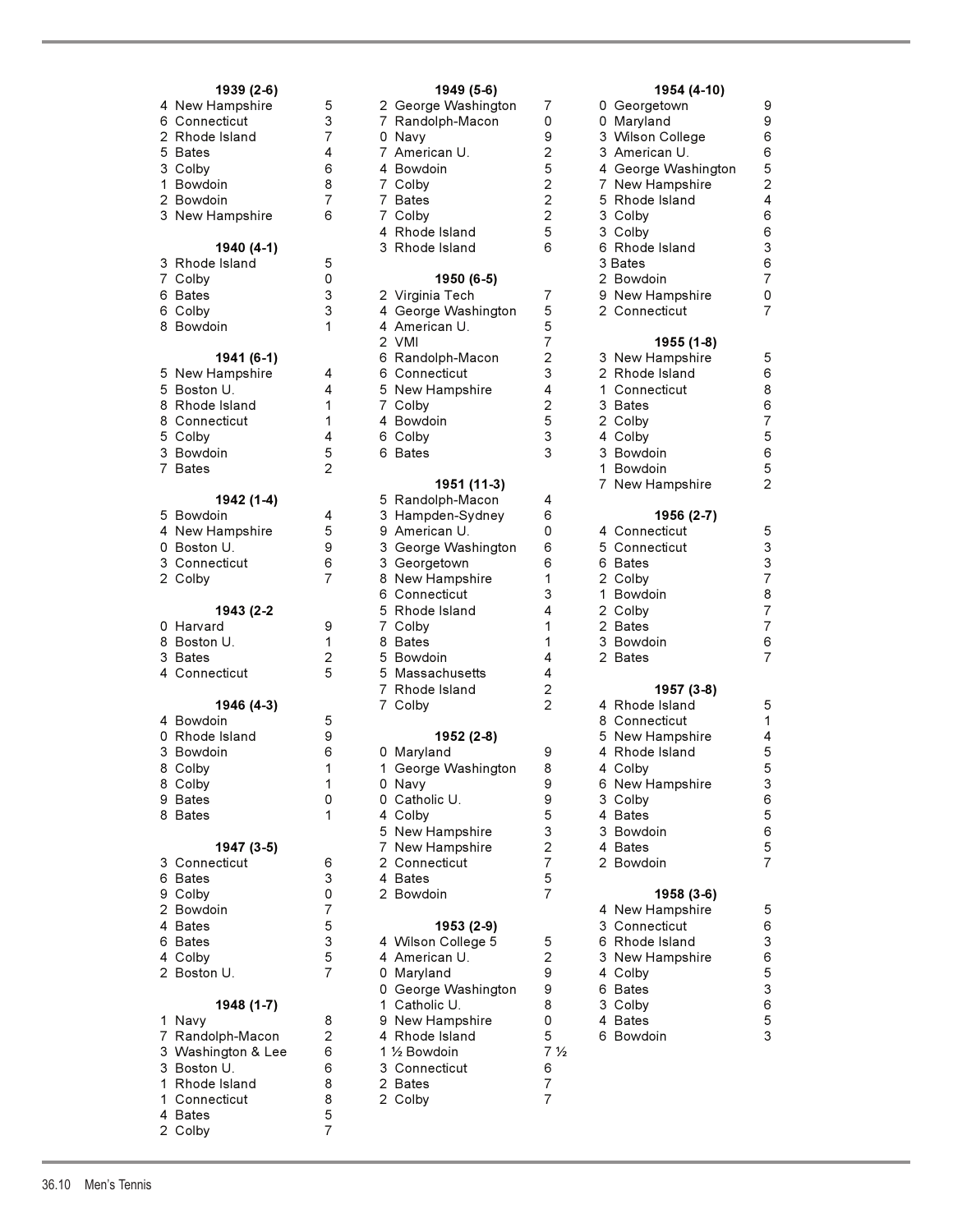| 1959 (5-5)<br>7 New Hampshire<br>3 Rhode Island<br>6 Connecticut<br>4 Colby<br>6 Bowdoin<br>5<br><b>Bates</b><br>0 Colby<br>3 Bates<br>2 Bowdoin<br>$\overline{7}$<br>New Hampshire | 2<br>6<br>3<br>5<br>3<br>4<br>9<br>6<br>7<br>$\overline{c}$                           | R<br>6<br>5<br>$\mathsf{C}$<br>$\mathsf{C}$<br>9<br>9<br>B<br>9 N<br>5<br>B<br>$\overline{7}$<br>B<br>6<br>C<br>4<br>в |
|-------------------------------------------------------------------------------------------------------------------------------------------------------------------------------------|---------------------------------------------------------------------------------------|------------------------------------------------------------------------------------------------------------------------|
| 1960 (0-8)<br>2 New Hampshire<br>1<br>Connecticut<br>0 Rhode Island<br>0 Bowdoin<br>2 Bates<br>4 Colby<br>0 Bates<br>3 Bowdoin                                                      | 7<br>8<br>9<br>9<br>7<br>5<br>8<br>6                                                  | 7<br>В<br>1<br>C<br>6<br>$\mathbb{R}$<br>3<br>$\mathsf{N}$<br>4<br>C<br>1<br>B<br>6<br>B<br>C<br>1<br>1<br>B           |
| 1961 (0-9)<br>1.<br>Colby                                                                                                                                                           | 8                                                                                     | 4<br>C                                                                                                                 |
| 1<br>Bowdoin<br>0 Rhode Island<br>2 Bates<br>0 Bowdoin<br>1 Colby<br>0 Rhode Island<br>1 Connecticut<br>3 New Hampshire                                                             | 8<br>9<br>5<br>9<br>8<br>9<br>8<br>6                                                  | 4<br>$\mathbb{R}$<br>$\overline{B}$<br>6<br>3<br>C<br>5<br>N<br>9<br>B<br>2<br>$\mathsf{C}$<br>7<br>B<br>5<br>B        |
| 1962 (3-6)<br>3 Connecticut<br>0 Rhode Island<br>7 New Hampshire<br>5 Colby<br>2 1/2 Bates<br>0 Bowdoin<br>4 Bates<br>5 Colby<br>$\overline{2}$<br>Bowdoin                          | 6<br>9<br>$\overline{\mathbf{c}}$<br>4<br>5 <sub>2</sub><br>9<br>5<br>4<br>7          | 2<br>C<br>R<br>1<br>2<br>N<br>9<br>В<br>3<br>$\mathsf{C}$<br>6<br>B<br>9<br>B<br>2<br>C<br>5<br>B                      |
| 1963 (3-7)                                                                                                                                                                          |                                                                                       |                                                                                                                        |
| 2<br>Connecticut<br>$\overline{2}$<br>Rhode Island<br>4 Rhode Island<br>2 Bates<br>6 New Hampshire<br>6<br>Colby<br>2 Bowdoin<br>2 Bates<br>5 Colby<br>1.<br>Bowdoin                | 7<br>7<br>5<br>$\overline{7}$<br>3<br>3<br>$\overline{7}$<br>$\overline{7}$<br>4<br>8 | 2 <sub>2</sub><br>2<br>B<br>3<br>N<br>9<br>B<br>4<br>C<br>4<br>B<br>3<br>C<br>5<br>B                                   |
| 1964 (7-2)                                                                                                                                                                          |                                                                                       | 0<br>R<br>1<br>C                                                                                                       |
| 4 Connecticut<br>8 Rhode Island<br>6 Bates<br>6<br>Colby<br>3 Bowdoin<br>9 New Hampshire<br>8<br>Bates<br>8 Colby<br>6<br>Bowdoin                                                   | 5<br>1<br>3<br>3<br>6<br>0<br>1<br>1<br>3                                             | $\overline{7}$<br>B<br>2<br>В<br>2<br>Ν<br>7<br>B<br>1<br>C<br>1<br>C<br>1<br>B                                        |
|                                                                                                                                                                                     |                                                                                       |                                                                                                                        |

| 1959 (5-5)                  |                     | 1965 (8-1)                   |                | 1971 (2-6)            |
|-----------------------------|---------------------|------------------------------|----------------|-----------------------|
| 7 New Hampshire             | 2                   | 6 Rhode Island               | 3              | 0 Rhode Island        |
| 3 Rhode Island              | 6                   | 5 Connecticut                | 4              | 1 Connecticut         |
| 6 Connecticut               | 3                   | 9 Colby                      | 0              | 2 Bowdoin             |
| 4 Colby                     | 5                   | 9 Bates                      | 0              | 1 Colby               |
| 6 Bowdoin                   | 3                   | 9 New Hampshire              | 0              | 3 Bowdoin             |
| 5 Bates                     | 4                   | 5 Bowdoin                    | 4              | 6 Bates               |
| 0 Colby                     | 9                   | 7 Bates                      | 0              | 7 Bates               |
| 3 Bates                     | 6                   | 6 Colby                      | 3              | 0 Colby               |
| 2 Bowdoin                   | $\overline{7}$      | 4 Bowdoin                    | 5              |                       |
| 7 New Hampshire             | $\overline{2}$      |                              |                | 1972 (2-6)            |
|                             |                     | 1966 (3-6)                   |                | 1 Rhode Island        |
| 1960 (0-8)                  |                     | 7 Bates                      | $\overline{2}$ | 0 Connecticut         |
| 2 New Hampshire             | 7                   | 1 Connecticut                | 8              | 5 Bowdoin             |
| 1 Connecticut               | 8                   | 6 Rhode Island               | 3              | 0 Colby               |
| 0 Rhode Island              | 9                   | 3 New Hampshire              | 6<br>5         | 2 Bowdoin             |
| 0 Bowdoin                   | 9<br>$\overline{7}$ | 4 Colby<br>1 Bowdoin         | 8              | 5 Bates               |
| 2 Bates                     | 5                   | 6 Bates                      | 3              | 4 Bates<br>0 Colby    |
| 4 Colby<br>0 Bates          | 8                   | 1 Colby                      | 8              |                       |
| 3 Bowdoin                   | 6                   | 1 Bowdoin                    | 8              | 1973 (2-3)            |
|                             |                     |                              |                | 6 Bates               |
| 1961 (0-9)                  |                     | 1967 (5-4)                   |                | 5 Colby               |
| 1 Colby                     | 8                   | 4 Connecticut                | 5              | 2 Bowdoin             |
| 1 Bowdoin                   | 8                   | 4 Rhode Island               | 5              | 0 Colby               |
| 0 Rhode Island              | 9                   | 6 Bowdoin                    | 3              | 1 Bowdoin             |
| 2 Bates                     | 5                   | 3 Colby                      | 6              |                       |
| 0 Bowdoin                   | 9                   | 5 New Hampshire              | 4              | 1974 (2-4)            |
| 1 Colby                     | 8                   | 9 Bates                      | 0              | 1 Bowdoin             |
| 0 Rhode Island              | 9                   | 2 Colby                      | $\overline{7}$ | 0 Bowdoin             |
| 1 Connecticut               | 8                   | 7 Bates                      | 2              | 0 Colby               |
| 3 New Hampshire             | 6                   | 5 Bowdoin                    | 4              | 0 Colby               |
|                             |                     |                              |                | 6 Bates               |
| 1962 (3-6)                  |                     | 1968 (4-5)                   |                | 6 Bates               |
| 3 Connecticut               | 6                   | 2 Connecticut                | 7              |                       |
| 0 Rhode Island              | 9                   | 1 Rhode Island               | 8              | 1975 (0-6)            |
| 7 New Hampshire             | $\overline{c}$      | 2 New Hampshire              | $\overline{7}$ | 1 Bowdoin             |
| 5 Colby                     | 4                   | 9 Bates                      | 0              | 0 Bowdoin             |
| 2 1/ <sub>2</sub> Bates     | 5 <sub>2</sub>      | 3 Colby                      | 6              | 2 Colby               |
| 0 Bowdoin                   | 9                   | 6 Bowdoin                    | 3              | 2 Colby               |
| 4 Bates                     | 5                   | 9 Bates                      | 0              | 4 Bates               |
| 5 Colby                     | 4                   | 2 Colby                      | 7              | 0 Bates               |
| 2 Bowdoin                   | 7                   | 5 Bowdoin                    | 4              |                       |
|                             |                     |                              |                | 1975-76 (4-5)         |
| 1963 (3-7)<br>2 Connecticut | 7                   | 1969 (3-5)                   | $6\frac{1}{2}$ | 7 USCGA<br>1 Vermont  |
| 2 Rhode Island              | $\overline{7}$      | 2 ½ Connecticut<br>2 Bowdoin | 7              | 2 New Hampshire       |
| 4 Rhode Island              | 5                   | 3 New Hampshire              | 6              | 4 Connecticut         |
| 2 Bates                     | $\overline{7}$      | 9 Bates                      | 0              | 4 Colby               |
| 6 New Hampshire             | 3                   | 4 Colby                      | 5              | 2 Bowdoin             |
| 6 Colby                     | 3                   | 4 Bates                      | 3              | 5 Colby               |
| 2 Bowdoin                   | $\overline{7}$      | 3 Colby                      | 6              | 5 Bowdoin             |
| 2 Bates                     | $\overline{7}$      | 5 Bowdoin                    | 4              | 5 Bates               |
| 5 Colby                     | 4                   |                              |                |                       |
| 1 Bowdoin                   | 8                   | 1970 (5-4)                   |                | 1976-77 (3-9)         |
|                             |                     | 0 Rhode Island               | 9              | 1 New Hampshire       |
| 1964 (7-2)                  |                     | 1 Connecticut                | 8              | 5 USCGA               |
| 4 Connecticut               | 5                   | 7 Bates                      | $\overline{2}$ | 1 Connecticut         |
| 8 Rhode Island              | 1                   | 2 Bowdoin                    | $\overline{7}$ | 1 Vermont             |
| 6 Bates                     | 3                   | 2 New Hampshire              | $\overline{7}$ | 7 Connecticut College |
| 6 Colby                     | 3                   | 7 Bates                      | 0              | 2 Rhode Island        |
| 3 Bowdoin                   | 6                   | 1 Colby (forfeit)            | 0              | 1 Bowdoin             |
| 9 New Hampshire             | 0                   | 1 Colby (forfeit)            | 0              | 0 Colby               |
| 8 Bates                     | 1                   | 1 Bowdoin (forfeit)          | 0              | 7 Southern Maine      |
| 8 Colby                     | 1                   |                              |                | 4 Bates               |
| 6 Bowdoin                   | 3                   |                              |                | 2 Colby               |

| 1959 (5-5)              |                | 1965 (8-1)          |                | 1971 (2-6)            |                  |
|-------------------------|----------------|---------------------|----------------|-----------------------|------------------|
| 7 New Hampshire         | 2              | 6 Rhode Island      | 3              | 0 Rhode Island        | 9                |
| 3 Rhode Island          | 6              | 5 Connecticut       | 4              | 1 Connecticut         | 8                |
| 6 Connecticut           | 3              | 9 Colby             | 0              | 2 Bowdoin             | $\overline{7}$   |
| 4 Colby                 | 5              | 9 Bates             | 0              | 1 Colby               | 8                |
| 6 Bowdoin               | 3              | 9 New Hampshire     | 0              | 3 Bowdoin             | 6                |
| 5 Bates                 | 4              | 5 Bowdoin           | 4              | 6 Bates               | 3                |
| 0 Colby                 | 9              | 7 Bates             | 0              | 7 Bates               | $\mathbf 2$      |
| 3 Bates                 | 6              | 6 Colby             | 3              | 0 Colby               | 9                |
| 2 Bowdoin               | $\overline{7}$ | 4 Bowdoin           | 5              |                       |                  |
|                         | $\overline{2}$ |                     |                | 1972 (2-6)            |                  |
| 7 New Hampshire         |                | 1966 (3-6)          |                | 1 Rhode Island        | 8                |
|                         |                | 7 Bates             |                |                       | 9                |
| 1960 (0-8)              |                |                     | 2              | 0 Connecticut         |                  |
| 2 New Hampshire         | 7              | 1 Connecticut       | 8              | 5 Bowdoin             | 4                |
| 1 Connecticut           | 8              | 6 Rhode Island      | 3              | 0 Colby               | 9                |
| 0 Rhode Island          | 9              | 3 New Hampshire     | 6              | 2 Bowdoin             | $\overline{7}$   |
| 0 Bowdoin               | 9              | 4 Colby             | 5              | 5 Bates               | 4                |
| 2 Bates                 | 7              | 1 Bowdoin           | 8              | 4 Bates               | 5                |
| 4 Colby                 | 5              | 6 Bates             | 3              | 0 Colby               | 9                |
| 0 Bates                 | 8              | 1 Colby             | 8              |                       |                  |
| 3 Bowdoin               | 6              | 1 Bowdoin           | 8              | 1973 (2-3)            |                  |
|                         |                |                     |                | 6 Bates               | 3                |
| 1961 (0-9)              |                | 1967 (5-4)          |                | 5 Colby               | 4                |
| 1 Colby                 | 8              | 4 Connecticut       | 5              | 2 Bowdoin             | $\overline{7}$   |
| 1 Bowdoin               | 8              | 4 Rhode Island      | 5              | 0 Colby               | $\boldsymbol{9}$ |
| 0 Rhode Island          | 9              | 6 Bowdoin           | 3              | 1 Bowdoin             | 8                |
| 2 Bates                 | 5              | 3 Colby             | 6              |                       |                  |
| 0 Bowdoin               | 9              | 5 New Hampshire     | 4              | 1974 (2-4)            |                  |
|                         |                |                     | 0              | 1 Bowdoin             |                  |
| 1 Colby                 | 8              | 9 Bates             |                |                       | 8                |
| 0 Rhode Island          | 9              | 2 Colby             | 7              | 0 Bowdoin             | 9                |
| 1 Connecticut           | 8              | 7 Bates             | 2              | 0 Colby               | 9                |
| 3 New Hampshire         | 6              | 5 Bowdoin           | 4              | 0 Colby               | 9                |
|                         |                |                     |                | 6 Bates               | 3                |
| 1962 (3-6)              |                | 1968 (4-5)          |                | 6 Bates               | 3                |
| 3 Connecticut           | 6              | 2 Connecticut       | $\overline{7}$ |                       |                  |
| 0 Rhode Island          | 9              | 1 Rhode Island      | 8              | 1975 (0-6)            |                  |
| 7 New Hampshire         | $\overline{c}$ | 2 New Hampshire     | 7              | 1 Bowdoin             | 8                |
| 5 Colby                 | 4              | 9 Bates             | 0              | 0 Bowdoin             | 9                |
| 2 1/ <sub>2</sub> Bates | 5 <sub>2</sub> | 3 Colby             | 6              | 2 Colby               | $\overline{7}$   |
| 0 Bowdoin               | 9              | 6 Bowdoin           | 3              | 2 Colby               | $\overline{7}$   |
| 4 Bates                 | 5              | 9 Bates             | 0              | 4 Bates               | 5                |
| 5 Colby                 | 4              | 2 Colby             | $\overline{7}$ | 0 Bates               | 9                |
| 2 Bowdoin               | $\overline{7}$ | 5 Bowdoin           | 4              |                       |                  |
|                         |                |                     |                | 1975-76 (4-5)         |                  |
| 1963 (3-7)              |                | 1969 (3-5)          |                | 7 USCGA               | $\mathbf{2}$     |
|                         | 7              |                     |                |                       |                  |
| 2 Connecticut           |                | 2 1/2 Connecticut   | 6 ½            | 1 Vermont             | 8                |
| 2 Rhode Island          | $\overline{7}$ | 2 Bowdoin           | 7              | 2 New Hampshire       | $\overline{7}$   |
| 4 Rhode Island          | 5              | 3 New Hampshire     | 6              | 4 Connecticut         | $\mathbf 5$      |
| 2 Bates                 | 7              | 9 Bates             | 0              | 4 Colby               | $\,$ 5 $\,$      |
| 6 New Hampshire         | 3              | 4 Colby             | 5              | 2 Bowdoin             | $\overline{7}$   |
| 6 Colby                 | 3              | 4 Bates             | 3              | 5 Colby               | 4                |
| 2 Bowdoin               | 7              | 3 Colby             | 6              | 5 Bowdoin             | 4                |
| 2 Bates                 | 7              | 5 Bowdoin           | 4              | 5 Bates               | 4                |
| 5 Colby                 | 4              |                     |                |                       |                  |
| 1 Bowdoin               | 8              | 1970 (5-4)          |                | 1976-77 (3-9)         |                  |
|                         |                | 0 Rhode Island      | 9              | 1 New Hampshire       | 8                |
| 1964 (7-2)              |                | 1 Connecticut       | 8              | 5 USCGA               | 4                |
| 4 Connecticut           | 5              | 7 Bates             | $\overline{c}$ | 1 Connecticut         | 8                |
| 8 Rhode Island          | 1              | 2 Bowdoin           | $\overline{7}$ | 1 Vermont             | 8                |
| 6 Bates                 | 3              | 2 New Hampshire     | 7              | 7 Connecticut College | $\mathbf 2$      |
| 6 Colby                 | 3              | 7 Bates             | 0              | 2 Rhode Island        | $\overline{7}$   |
| 3 Bowdoin               | 6              | 1 Colby (forfeit)   | 0              | 1 Bowdoin             | 8                |
|                         |                |                     |                |                       |                  |
| 9 New Hampshire         | 0              | 1 Colby (forfeit)   | 0              | 0 Colby               | 9                |
| 8 Bates                 | 1              | 1 Bowdoin (forfeit) | 0              | 7 Southern Maine      | $\mathbf 2$      |
| 8 Colby                 | 1              |                     |                | 4 Bates               | $\mathbf 5$      |
| 6 Bowdoin               | 3              |                     |                | 2 Colby               | 7                |
|                         |                |                     |                | 2 Bowdoin             | $\overline{7}$   |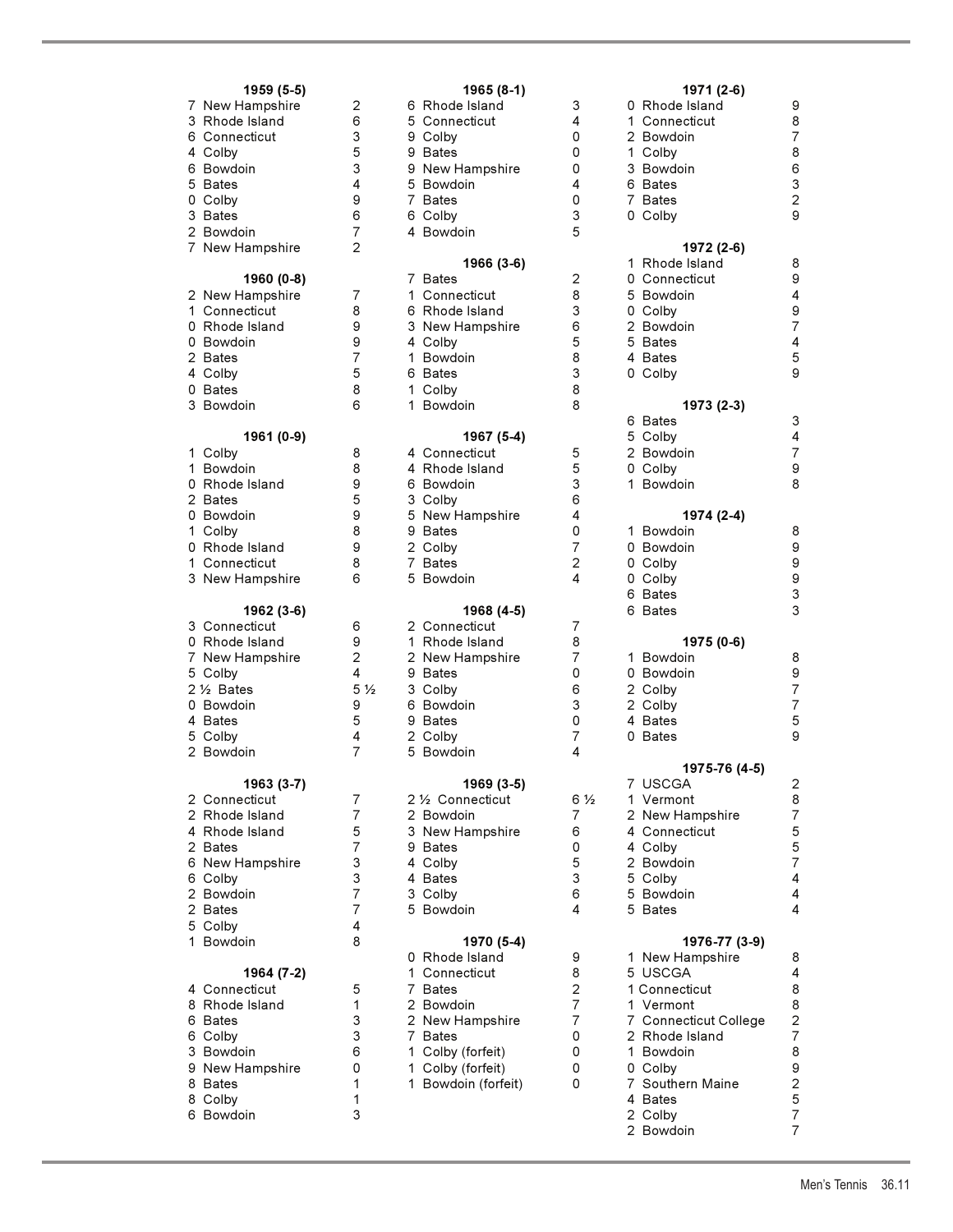| 1 Vermont           | 8              | 5 New Hampshire  | 4              | 0 Vermont         | $\boldsymbol{9}$    |
|---------------------|----------------|------------------|----------------|-------------------|---------------------|
| 0 Boston U.         | 9              | 0 Vermont        | 9              | 0 New Hampshire   | $\mathsf g$         |
| 3 Bowdoin           | 6              | 7 St. Michael's  | $\overline{c}$ | 2 Bates           | $\overline{7}$      |
| 6 Colby             | 3              | 2 Bates          | 7              | 8 Brandeis        | 1                   |
| 7 Southern Maine    | 2              | 4 Bentley        | 5              | 9 Merrimack       | 0                   |
| 4 Bates             | 5              | 0 Boston U.      | 9              | 1 MIT             | 6                   |
| 3 Bowdoin           | 6              | 5 MIT            | 4              | 4 Bentley         | 5                   |
| 5 Colby             | 4              | 0 Colby          | 9              | 2 Colby           | $\overline{7}$      |
| 8 Southern Maine    | 1              | 6 Colby          | 3              | 8 Southern Maine  | 1                   |
|                     |                | 7 Southern Maine | $\overline{c}$ | 8 Thomas          | 1                   |
| 1978-79 (2-10)      |                | 6 Bowdoin        | 3              | 3 Colby           | 6                   |
| 2 Vermont           | $\overline{7}$ | 4 Bates          | 5              | 8 Southern Maine  | 1                   |
| 2 New Hampshire     | $\overline{7}$ | 5 Bowdoin        | 4              | 5 Bowdoin         | 4                   |
| 4 Bridgewater State | 5              |                  |                | 6 Thomas          | 1                   |
| 4 New Hampshire     | 5              | 1983-84 (7-7)    |                |                   |                     |
| 2 Rhode Island      | 7              | 0 Vermont        | 9              | 1987-88 (6-5)     |                     |
| 0 Bowdoin           | 9              | 5 Bentley        | 4              | 8 St. Michael's   | 1                   |
| 2 Colby             | 7              | 8 St. Michael's  | 1              | 0 Vermont         | $\boldsymbol{9}$    |
| 3 Southern Maine    | 6              | 0 Bates          | 9              | 3 Bates           | 6                   |
| 9 Bowdoin           | 0              | 9 Merrimack      | 0              | 8 Plymouth State  | 1                   |
| 0 Colby             | 9              | 2 New Hampshire  | $\overline{7}$ | 7 Southern Maine  |                     |
| 3 Bates             | 6              | 2 MIT            | 7              | 2 Colby           | $\frac{2}{7}$       |
| 9 Southern Maine    | 0              | 0 Bates          | 9              | 9 Thomas          | $\mathsf{O}\xspace$ |
|                     |                | 4 Southern Maine | 5              | 1 Colby           | 8                   |
| 1979-80 (2-8-1)     |                | 1 Bowdoin        | 8              | 5 Bowdoin         | 4                   |
| 1 Vermont           | 8              | 7 Southern Maine | $\overline{2}$ | 4 Bowdoin         | 5                   |
| 1 New Hampshire     | 8              | 5 Colby          | 4              | 9 Southern Maine  | 0                   |
| 4 Bowdoin           | 5              | 9 Thomas         | $\Omega$       |                   |                     |
| 2 Salem State       | 7              |                  |                | 1988-89 (6-11)    |                     |
| 4 Bowdoin           | 5              | 1984-85 (5-10)   |                | 2 Northeastern    | 6                   |
| 4 Colby             | 5              | 6 Merrimack      | 3              | 0 Bowdoin         | 9                   |
| 4 Southern Maine    | 5              | 0 Vermont        | 9              | 3 Southern Maine  | 6                   |
| 4 Colby             | 5              | 0 New Hampshire  | 9              | 3 Colby           | 6                   |
| 5 Bowdoin           | 4              | 4 Salem State    | 5              | 5 Bates           | 4                   |
| 9 Southern Maine    | 0              | 7 St. Michael's  | 2              | 4 New Hampshire   | 5                   |
| 3 Bates             | 3              | 0 Bates          | 9              | 1 Bates           | 5                   |
|                     |                | 8 Thomas         | 1              | 0 Colby           | 9                   |
| 1980-81 (7-5)       |                | 4 Southern Maine | 5              | 0 Dartmouth       | 5                   |
| 4 Bowdoin           | 5              | 0 Bowdoin        | 9              | 0 Dartmouth       | 6                   |
| 0 Boston U.         | 9              | 4 Colby          | 5              | 2 Colby           | $\overline{7}$      |
| 5 New Hampshire     | 4              | 4 Southern Maine | 5              | 8 Southern Maine  | 1                   |
| 7 Southern Maine    | $\overline{2}$ | 6 Colby          | 3              | 8 Thomas          | 1                   |
| 7 MIT               | $\overline{2}$ | 7 Thomas         | $\overline{2}$ | 8 Southern Maine  | 1                   |
| 3 Bowdoin           | 6              | 0 Bowdoin        | 9              | 3 Colby           | 6                   |
| 8 Southern Maine    | 1              | 0 Bates          | 9              | 6 Ihomas          | 1                   |
| 1 Colby             | 8              |                  |                | 5 Bowdoin         | 4                   |
| 5 Bowdoin           | 4              | 1985-86 (5-7)    |                |                   |                     |
| 4 Bates             | 5              | 6 St. Michael's  | 3              | 1989-90 (1-7)     |                     |
| 9 Colby             | 0              | 0 Vermont        | 9              | 4 New Hampshire   | 5                   |
| 7 Bowdoin           | $\overline{2}$ | 1 New Hampshire  | 8              | 1 Bates           | $\mathbf 5$         |
|                     |                | 6 Merrimack      | 3              | 0 Colby           | 9                   |
| 1981-82 (7-5)       |                | 0 Bates          | 9              | 9 Thomas          | 0                   |
| 7 St. Michael's     | 2              | 9 Thomas         | 0              | 2 Northeastern    | 6                   |
| 4 Vermont           | 5              | 7 Southern Maine | $\overline{2}$ | 0 Bowdoin         | 9                   |
| 1 Brandeis          | 8              | 1 Colby          | 8              | 2 Southern Maine  | $\overline{7}$      |
| 6 New Hampshire     | 3              | 6 Southern Maine | 3              | 3 Colby           | 6                   |
| 1 Bates             | 8              | 0 Bowdoin        | 9              |                   |                     |
| 0 Colby             | 9              | 0 Bowdoin        | 9              | 1990-91 (1-3)     |                     |
| 9 Southern Maine    | 0              | 0 Colby          | 9              | 0 Franklin Pierce | 9                   |
| 5 Colby             | 4              |                  |                | 1 New Hampshire   | 8                   |
| 5 Bowdoin           | 4              |                  |                | 0 Dartmouth       | 6                   |
| 4 Bates             | 5              |                  |                | 6 UMF             | 0                   |
|                     |                |                  |                |                   |                     |

|                   |                                                                                                                                                                                                                                                                                                                                                                                                                                                                                                                                                                                                                                                                        |                                                                                                                                                                                                                                                                        | 1982-83 (7-6)    |                                                                                                                                                                                                                                                                                                                                                                                                                                                                                                                                                                                                                                                                                                                                                |                                                                                                                                                                                                                                                             | 1986-87 (7-7)     |                                                                                                                                                                                                                                                                                                                                                                                                                                                                                                                                                                                                                                                                                                                                                |
|-------------------|------------------------------------------------------------------------------------------------------------------------------------------------------------------------------------------------------------------------------------------------------------------------------------------------------------------------------------------------------------------------------------------------------------------------------------------------------------------------------------------------------------------------------------------------------------------------------------------------------------------------------------------------------------------------|------------------------------------------------------------------------------------------------------------------------------------------------------------------------------------------------------------------------------------------------------------------------|------------------|------------------------------------------------------------------------------------------------------------------------------------------------------------------------------------------------------------------------------------------------------------------------------------------------------------------------------------------------------------------------------------------------------------------------------------------------------------------------------------------------------------------------------------------------------------------------------------------------------------------------------------------------------------------------------------------------------------------------------------------------|-------------------------------------------------------------------------------------------------------------------------------------------------------------------------------------------------------------------------------------------------------------|-------------------|------------------------------------------------------------------------------------------------------------------------------------------------------------------------------------------------------------------------------------------------------------------------------------------------------------------------------------------------------------------------------------------------------------------------------------------------------------------------------------------------------------------------------------------------------------------------------------------------------------------------------------------------------------------------------------------------------------------------------------------------|
| 1 Vermont         | 8                                                                                                                                                                                                                                                                                                                                                                                                                                                                                                                                                                                                                                                                      |                                                                                                                                                                                                                                                                        |                  | 4                                                                                                                                                                                                                                                                                                                                                                                                                                                                                                                                                                                                                                                                                                                                              |                                                                                                                                                                                                                                                             |                   | 9                                                                                                                                                                                                                                                                                                                                                                                                                                                                                                                                                                                                                                                                                                                                              |
| 0 Boston U.       | 9                                                                                                                                                                                                                                                                                                                                                                                                                                                                                                                                                                                                                                                                      |                                                                                                                                                                                                                                                                        |                  | 9                                                                                                                                                                                                                                                                                                                                                                                                                                                                                                                                                                                                                                                                                                                                              |                                                                                                                                                                                                                                                             |                   | 9                                                                                                                                                                                                                                                                                                                                                                                                                                                                                                                                                                                                                                                                                                                                              |
| 3 Bowdoin         | 6                                                                                                                                                                                                                                                                                                                                                                                                                                                                                                                                                                                                                                                                      |                                                                                                                                                                                                                                                                        |                  |                                                                                                                                                                                                                                                                                                                                                                                                                                                                                                                                                                                                                                                                                                                                                |                                                                                                                                                                                                                                                             |                   | $\overline{7}$                                                                                                                                                                                                                                                                                                                                                                                                                                                                                                                                                                                                                                                                                                                                 |
|                   |                                                                                                                                                                                                                                                                                                                                                                                                                                                                                                                                                                                                                                                                        |                                                                                                                                                                                                                                                                        |                  |                                                                                                                                                                                                                                                                                                                                                                                                                                                                                                                                                                                                                                                                                                                                                |                                                                                                                                                                                                                                                             |                   | $\mathbf{1}$                                                                                                                                                                                                                                                                                                                                                                                                                                                                                                                                                                                                                                                                                                                                   |
|                   |                                                                                                                                                                                                                                                                                                                                                                                                                                                                                                                                                                                                                                                                        |                                                                                                                                                                                                                                                                        |                  |                                                                                                                                                                                                                                                                                                                                                                                                                                                                                                                                                                                                                                                                                                                                                |                                                                                                                                                                                                                                                             |                   | 0                                                                                                                                                                                                                                                                                                                                                                                                                                                                                                                                                                                                                                                                                                                                              |
|                   |                                                                                                                                                                                                                                                                                                                                                                                                                                                                                                                                                                                                                                                                        |                                                                                                                                                                                                                                                                        |                  |                                                                                                                                                                                                                                                                                                                                                                                                                                                                                                                                                                                                                                                                                                                                                |                                                                                                                                                                                                                                                             |                   | 6                                                                                                                                                                                                                                                                                                                                                                                                                                                                                                                                                                                                                                                                                                                                              |
|                   |                                                                                                                                                                                                                                                                                                                                                                                                                                                                                                                                                                                                                                                                        |                                                                                                                                                                                                                                                                        |                  |                                                                                                                                                                                                                                                                                                                                                                                                                                                                                                                                                                                                                                                                                                                                                |                                                                                                                                                                                                                                                             |                   | 5                                                                                                                                                                                                                                                                                                                                                                                                                                                                                                                                                                                                                                                                                                                                              |
|                   |                                                                                                                                                                                                                                                                                                                                                                                                                                                                                                                                                                                                                                                                        |                                                                                                                                                                                                                                                                        |                  |                                                                                                                                                                                                                                                                                                                                                                                                                                                                                                                                                                                                                                                                                                                                                |                                                                                                                                                                                                                                                             |                   | $\overline{7}$                                                                                                                                                                                                                                                                                                                                                                                                                                                                                                                                                                                                                                                                                                                                 |
|                   |                                                                                                                                                                                                                                                                                                                                                                                                                                                                                                                                                                                                                                                                        |                                                                                                                                                                                                                                                                        |                  |                                                                                                                                                                                                                                                                                                                                                                                                                                                                                                                                                                                                                                                                                                                                                |                                                                                                                                                                                                                                                             |                   | 1                                                                                                                                                                                                                                                                                                                                                                                                                                                                                                                                                                                                                                                                                                                                              |
|                   |                                                                                                                                                                                                                                                                                                                                                                                                                                                                                                                                                                                                                                                                        |                                                                                                                                                                                                                                                                        |                  |                                                                                                                                                                                                                                                                                                                                                                                                                                                                                                                                                                                                                                                                                                                                                |                                                                                                                                                                                                                                                             |                   | $\mathbf{1}$                                                                                                                                                                                                                                                                                                                                                                                                                                                                                                                                                                                                                                                                                                                                   |
|                   |                                                                                                                                                                                                                                                                                                                                                                                                                                                                                                                                                                                                                                                                        |                                                                                                                                                                                                                                                                        |                  |                                                                                                                                                                                                                                                                                                                                                                                                                                                                                                                                                                                                                                                                                                                                                |                                                                                                                                                                                                                                                             |                   |                                                                                                                                                                                                                                                                                                                                                                                                                                                                                                                                                                                                                                                                                                                                                |
|                   |                                                                                                                                                                                                                                                                                                                                                                                                                                                                                                                                                                                                                                                                        |                                                                                                                                                                                                                                                                        |                  |                                                                                                                                                                                                                                                                                                                                                                                                                                                                                                                                                                                                                                                                                                                                                |                                                                                                                                                                                                                                                             |                   | 6                                                                                                                                                                                                                                                                                                                                                                                                                                                                                                                                                                                                                                                                                                                                              |
|                   |                                                                                                                                                                                                                                                                                                                                                                                                                                                                                                                                                                                                                                                                        |                                                                                                                                                                                                                                                                        |                  |                                                                                                                                                                                                                                                                                                                                                                                                                                                                                                                                                                                                                                                                                                                                                |                                                                                                                                                                                                                                                             |                   | 1                                                                                                                                                                                                                                                                                                                                                                                                                                                                                                                                                                                                                                                                                                                                              |
|                   |                                                                                                                                                                                                                                                                                                                                                                                                                                                                                                                                                                                                                                                                        |                                                                                                                                                                                                                                                                        |                  |                                                                                                                                                                                                                                                                                                                                                                                                                                                                                                                                                                                                                                                                                                                                                |                                                                                                                                                                                                                                                             |                   | 4                                                                                                                                                                                                                                                                                                                                                                                                                                                                                                                                                                                                                                                                                                                                              |
|                   |                                                                                                                                                                                                                                                                                                                                                                                                                                                                                                                                                                                                                                                                        |                                                                                                                                                                                                                                                                        |                  |                                                                                                                                                                                                                                                                                                                                                                                                                                                                                                                                                                                                                                                                                                                                                |                                                                                                                                                                                                                                                             |                   | 1                                                                                                                                                                                                                                                                                                                                                                                                                                                                                                                                                                                                                                                                                                                                              |
|                   |                                                                                                                                                                                                                                                                                                                                                                                                                                                                                                                                                                                                                                                                        |                                                                                                                                                                                                                                                                        |                  |                                                                                                                                                                                                                                                                                                                                                                                                                                                                                                                                                                                                                                                                                                                                                |                                                                                                                                                                                                                                                             |                   |                                                                                                                                                                                                                                                                                                                                                                                                                                                                                                                                                                                                                                                                                                                                                |
|                   |                                                                                                                                                                                                                                                                                                                                                                                                                                                                                                                                                                                                                                                                        |                                                                                                                                                                                                                                                                        |                  |                                                                                                                                                                                                                                                                                                                                                                                                                                                                                                                                                                                                                                                                                                                                                |                                                                                                                                                                                                                                                             |                   |                                                                                                                                                                                                                                                                                                                                                                                                                                                                                                                                                                                                                                                                                                                                                |
|                   |                                                                                                                                                                                                                                                                                                                                                                                                                                                                                                                                                                                                                                                                        |                                                                                                                                                                                                                                                                        |                  |                                                                                                                                                                                                                                                                                                                                                                                                                                                                                                                                                                                                                                                                                                                                                |                                                                                                                                                                                                                                                             |                   | 1                                                                                                                                                                                                                                                                                                                                                                                                                                                                                                                                                                                                                                                                                                                                              |
|                   |                                                                                                                                                                                                                                                                                                                                                                                                                                                                                                                                                                                                                                                                        |                                                                                                                                                                                                                                                                        |                  |                                                                                                                                                                                                                                                                                                                                                                                                                                                                                                                                                                                                                                                                                                                                                |                                                                                                                                                                                                                                                             |                   | 9                                                                                                                                                                                                                                                                                                                                                                                                                                                                                                                                                                                                                                                                                                                                              |
|                   | 6                                                                                                                                                                                                                                                                                                                                                                                                                                                                                                                                                                                                                                                                      |                                                                                                                                                                                                                                                                        |                  |                                                                                                                                                                                                                                                                                                                                                                                                                                                                                                                                                                                                                                                                                                                                                |                                                                                                                                                                                                                                                             |                   | 6                                                                                                                                                                                                                                                                                                                                                                                                                                                                                                                                                                                                                                                                                                                                              |
| 9 Bowdoin         | 0                                                                                                                                                                                                                                                                                                                                                                                                                                                                                                                                                                                                                                                                      |                                                                                                                                                                                                                                                                        |                  | 0                                                                                                                                                                                                                                                                                                                                                                                                                                                                                                                                                                                                                                                                                                                                              |                                                                                                                                                                                                                                                             |                   | $\mathbf{1}$                                                                                                                                                                                                                                                                                                                                                                                                                                                                                                                                                                                                                                                                                                                                   |
| 0 Colby           | 9                                                                                                                                                                                                                                                                                                                                                                                                                                                                                                                                                                                                                                                                      |                                                                                                                                                                                                                                                                        |                  |                                                                                                                                                                                                                                                                                                                                                                                                                                                                                                                                                                                                                                                                                                                                                |                                                                                                                                                                                                                                                             |                   | $\mathbf 2$                                                                                                                                                                                                                                                                                                                                                                                                                                                                                                                                                                                                                                                                                                                                    |
| 3 Bates           | 6                                                                                                                                                                                                                                                                                                                                                                                                                                                                                                                                                                                                                                                                      |                                                                                                                                                                                                                                                                        |                  | 7                                                                                                                                                                                                                                                                                                                                                                                                                                                                                                                                                                                                                                                                                                                                              |                                                                                                                                                                                                                                                             |                   | $\overline{7}$                                                                                                                                                                                                                                                                                                                                                                                                                                                                                                                                                                                                                                                                                                                                 |
| 9 Southern Maine  | 0                                                                                                                                                                                                                                                                                                                                                                                                                                                                                                                                                                                                                                                                      |                                                                                                                                                                                                                                                                        |                  | 9                                                                                                                                                                                                                                                                                                                                                                                                                                                                                                                                                                                                                                                                                                                                              |                                                                                                                                                                                                                                                             |                   | $\mathbf 0$                                                                                                                                                                                                                                                                                                                                                                                                                                                                                                                                                                                                                                                                                                                                    |
|                   |                                                                                                                                                                                                                                                                                                                                                                                                                                                                                                                                                                                                                                                                        |                                                                                                                                                                                                                                                                        |                  | 5                                                                                                                                                                                                                                                                                                                                                                                                                                                                                                                                                                                                                                                                                                                                              |                                                                                                                                                                                                                                                             |                   | 8                                                                                                                                                                                                                                                                                                                                                                                                                                                                                                                                                                                                                                                                                                                                              |
|                   |                                                                                                                                                                                                                                                                                                                                                                                                                                                                                                                                                                                                                                                                        |                                                                                                                                                                                                                                                                        |                  | 8                                                                                                                                                                                                                                                                                                                                                                                                                                                                                                                                                                                                                                                                                                                                              |                                                                                                                                                                                                                                                             |                   | 4                                                                                                                                                                                                                                                                                                                                                                                                                                                                                                                                                                                                                                                                                                                                              |
| 1 Vermont         | 8                                                                                                                                                                                                                                                                                                                                                                                                                                                                                                                                                                                                                                                                      |                                                                                                                                                                                                                                                                        |                  |                                                                                                                                                                                                                                                                                                                                                                                                                                                                                                                                                                                                                                                                                                                                                |                                                                                                                                                                                                                                                             |                   | 5                                                                                                                                                                                                                                                                                                                                                                                                                                                                                                                                                                                                                                                                                                                                              |
|                   |                                                                                                                                                                                                                                                                                                                                                                                                                                                                                                                                                                                                                                                                        |                                                                                                                                                                                                                                                                        |                  | 4                                                                                                                                                                                                                                                                                                                                                                                                                                                                                                                                                                                                                                                                                                                                              |                                                                                                                                                                                                                                                             |                   | 0                                                                                                                                                                                                                                                                                                                                                                                                                                                                                                                                                                                                                                                                                                                                              |
|                   | 5                                                                                                                                                                                                                                                                                                                                                                                                                                                                                                                                                                                                                                                                      |                                                                                                                                                                                                                                                                        |                  | 0                                                                                                                                                                                                                                                                                                                                                                                                                                                                                                                                                                                                                                                                                                                                              |                                                                                                                                                                                                                                                             |                   |                                                                                                                                                                                                                                                                                                                                                                                                                                                                                                                                                                                                                                                                                                                                                |
|                   |                                                                                                                                                                                                                                                                                                                                                                                                                                                                                                                                                                                                                                                                        |                                                                                                                                                                                                                                                                        |                  |                                                                                                                                                                                                                                                                                                                                                                                                                                                                                                                                                                                                                                                                                                                                                |                                                                                                                                                                                                                                                             |                   |                                                                                                                                                                                                                                                                                                                                                                                                                                                                                                                                                                                                                                                                                                                                                |
|                   |                                                                                                                                                                                                                                                                                                                                                                                                                                                                                                                                                                                                                                                                        |                                                                                                                                                                                                                                                                        |                  |                                                                                                                                                                                                                                                                                                                                                                                                                                                                                                                                                                                                                                                                                                                                                |                                                                                                                                                                                                                                                             |                   | 6                                                                                                                                                                                                                                                                                                                                                                                                                                                                                                                                                                                                                                                                                                                                              |
|                   |                                                                                                                                                                                                                                                                                                                                                                                                                                                                                                                                                                                                                                                                        |                                                                                                                                                                                                                                                                        |                  |                                                                                                                                                                                                                                                                                                                                                                                                                                                                                                                                                                                                                                                                                                                                                |                                                                                                                                                                                                                                                             |                   | 9                                                                                                                                                                                                                                                                                                                                                                                                                                                                                                                                                                                                                                                                                                                                              |
|                   |                                                                                                                                                                                                                                                                                                                                                                                                                                                                                                                                                                                                                                                                        |                                                                                                                                                                                                                                                                        |                  |                                                                                                                                                                                                                                                                                                                                                                                                                                                                                                                                                                                                                                                                                                                                                |                                                                                                                                                                                                                                                             |                   | 6                                                                                                                                                                                                                                                                                                                                                                                                                                                                                                                                                                                                                                                                                                                                              |
|                   |                                                                                                                                                                                                                                                                                                                                                                                                                                                                                                                                                                                                                                                                        |                                                                                                                                                                                                                                                                        |                  |                                                                                                                                                                                                                                                                                                                                                                                                                                                                                                                                                                                                                                                                                                                                                |                                                                                                                                                                                                                                                             |                   | 6                                                                                                                                                                                                                                                                                                                                                                                                                                                                                                                                                                                                                                                                                                                                              |
|                   |                                                                                                                                                                                                                                                                                                                                                                                                                                                                                                                                                                                                                                                                        |                                                                                                                                                                                                                                                                        |                  |                                                                                                                                                                                                                                                                                                                                                                                                                                                                                                                                                                                                                                                                                                                                                |                                                                                                                                                                                                                                                             |                   | 4                                                                                                                                                                                                                                                                                                                                                                                                                                                                                                                                                                                                                                                                                                                                              |
|                   |                                                                                                                                                                                                                                                                                                                                                                                                                                                                                                                                                                                                                                                                        |                                                                                                                                                                                                                                                                        |                  |                                                                                                                                                                                                                                                                                                                                                                                                                                                                                                                                                                                                                                                                                                                                                |                                                                                                                                                                                                                                                             |                   | 5                                                                                                                                                                                                                                                                                                                                                                                                                                                                                                                                                                                                                                                                                                                                              |
|                   |                                                                                                                                                                                                                                                                                                                                                                                                                                                                                                                                                                                                                                                                        |                                                                                                                                                                                                                                                                        |                  |                                                                                                                                                                                                                                                                                                                                                                                                                                                                                                                                                                                                                                                                                                                                                |                                                                                                                                                                                                                                                             |                   | 5                                                                                                                                                                                                                                                                                                                                                                                                                                                                                                                                                                                                                                                                                                                                              |
|                   |                                                                                                                                                                                                                                                                                                                                                                                                                                                                                                                                                                                                                                                                        |                                                                                                                                                                                                                                                                        |                  |                                                                                                                                                                                                                                                                                                                                                                                                                                                                                                                                                                                                                                                                                                                                                |                                                                                                                                                                                                                                                             |                   | 9                                                                                                                                                                                                                                                                                                                                                                                                                                                                                                                                                                                                                                                                                                                                              |
|                   |                                                                                                                                                                                                                                                                                                                                                                                                                                                                                                                                                                                                                                                                        |                                                                                                                                                                                                                                                                        |                  |                                                                                                                                                                                                                                                                                                                                                                                                                                                                                                                                                                                                                                                                                                                                                |                                                                                                                                                                                                                                                             |                   | 5                                                                                                                                                                                                                                                                                                                                                                                                                                                                                                                                                                                                                                                                                                                                              |
|                   |                                                                                                                                                                                                                                                                                                                                                                                                                                                                                                                                                                                                                                                                        |                                                                                                                                                                                                                                                                        |                  |                                                                                                                                                                                                                                                                                                                                                                                                                                                                                                                                                                                                                                                                                                                                                |                                                                                                                                                                                                                                                             |                   | 6                                                                                                                                                                                                                                                                                                                                                                                                                                                                                                                                                                                                                                                                                                                                              |
|                   |                                                                                                                                                                                                                                                                                                                                                                                                                                                                                                                                                                                                                                                                        |                                                                                                                                                                                                                                                                        |                  |                                                                                                                                                                                                                                                                                                                                                                                                                                                                                                                                                                                                                                                                                                                                                |                                                                                                                                                                                                                                                             |                   | $\overline{7}$                                                                                                                                                                                                                                                                                                                                                                                                                                                                                                                                                                                                                                                                                                                                 |
|                   |                                                                                                                                                                                                                                                                                                                                                                                                                                                                                                                                                                                                                                                                        |                                                                                                                                                                                                                                                                        |                  |                                                                                                                                                                                                                                                                                                                                                                                                                                                                                                                                                                                                                                                                                                                                                |                                                                                                                                                                                                                                                             |                   |                                                                                                                                                                                                                                                                                                                                                                                                                                                                                                                                                                                                                                                                                                                                                |
|                   |                                                                                                                                                                                                                                                                                                                                                                                                                                                                                                                                                                                                                                                                        |                                                                                                                                                                                                                                                                        |                  |                                                                                                                                                                                                                                                                                                                                                                                                                                                                                                                                                                                                                                                                                                                                                |                                                                                                                                                                                                                                                             |                   | 1<br>$\mathbf{1}$                                                                                                                                                                                                                                                                                                                                                                                                                                                                                                                                                                                                                                                                                                                              |
|                   |                                                                                                                                                                                                                                                                                                                                                                                                                                                                                                                                                                                                                                                                        |                                                                                                                                                                                                                                                                        |                  |                                                                                                                                                                                                                                                                                                                                                                                                                                                                                                                                                                                                                                                                                                                                                |                                                                                                                                                                                                                                                             |                   |                                                                                                                                                                                                                                                                                                                                                                                                                                                                                                                                                                                                                                                                                                                                                |
|                   |                                                                                                                                                                                                                                                                                                                                                                                                                                                                                                                                                                                                                                                                        |                                                                                                                                                                                                                                                                        |                  |                                                                                                                                                                                                                                                                                                                                                                                                                                                                                                                                                                                                                                                                                                                                                |                                                                                                                                                                                                                                                             |                   | 1                                                                                                                                                                                                                                                                                                                                                                                                                                                                                                                                                                                                                                                                                                                                              |
|                   |                                                                                                                                                                                                                                                                                                                                                                                                                                                                                                                                                                                                                                                                        |                                                                                                                                                                                                                                                                        |                  |                                                                                                                                                                                                                                                                                                                                                                                                                                                                                                                                                                                                                                                                                                                                                |                                                                                                                                                                                                                                                             |                   | 6                                                                                                                                                                                                                                                                                                                                                                                                                                                                                                                                                                                                                                                                                                                                              |
|                   |                                                                                                                                                                                                                                                                                                                                                                                                                                                                                                                                                                                                                                                                        |                                                                                                                                                                                                                                                                        |                  |                                                                                                                                                                                                                                                                                                                                                                                                                                                                                                                                                                                                                                                                                                                                                |                                                                                                                                                                                                                                                             |                   | 1                                                                                                                                                                                                                                                                                                                                                                                                                                                                                                                                                                                                                                                                                                                                              |
|                   |                                                                                                                                                                                                                                                                                                                                                                                                                                                                                                                                                                                                                                                                        |                                                                                                                                                                                                                                                                        |                  |                                                                                                                                                                                                                                                                                                                                                                                                                                                                                                                                                                                                                                                                                                                                                |                                                                                                                                                                                                                                                             |                   | 4                                                                                                                                                                                                                                                                                                                                                                                                                                                                                                                                                                                                                                                                                                                                              |
|                   |                                                                                                                                                                                                                                                                                                                                                                                                                                                                                                                                                                                                                                                                        |                                                                                                                                                                                                                                                                        |                  |                                                                                                                                                                                                                                                                                                                                                                                                                                                                                                                                                                                                                                                                                                                                                |                                                                                                                                                                                                                                                             |                   |                                                                                                                                                                                                                                                                                                                                                                                                                                                                                                                                                                                                                                                                                                                                                |
|                   |                                                                                                                                                                                                                                                                                                                                                                                                                                                                                                                                                                                                                                                                        |                                                                                                                                                                                                                                                                        |                  |                                                                                                                                                                                                                                                                                                                                                                                                                                                                                                                                                                                                                                                                                                                                                |                                                                                                                                                                                                                                                             |                   |                                                                                                                                                                                                                                                                                                                                                                                                                                                                                                                                                                                                                                                                                                                                                |
|                   |                                                                                                                                                                                                                                                                                                                                                                                                                                                                                                                                                                                                                                                                        |                                                                                                                                                                                                                                                                        |                  |                                                                                                                                                                                                                                                                                                                                                                                                                                                                                                                                                                                                                                                                                                                                                |                                                                                                                                                                                                                                                             |                   | 5                                                                                                                                                                                                                                                                                                                                                                                                                                                                                                                                                                                                                                                                                                                                              |
|                   |                                                                                                                                                                                                                                                                                                                                                                                                                                                                                                                                                                                                                                                                        |                                                                                                                                                                                                                                                                        |                  |                                                                                                                                                                                                                                                                                                                                                                                                                                                                                                                                                                                                                                                                                                                                                |                                                                                                                                                                                                                                                             |                   | 5                                                                                                                                                                                                                                                                                                                                                                                                                                                                                                                                                                                                                                                                                                                                              |
|                   |                                                                                                                                                                                                                                                                                                                                                                                                                                                                                                                                                                                                                                                                        |                                                                                                                                                                                                                                                                        |                  |                                                                                                                                                                                                                                                                                                                                                                                                                                                                                                                                                                                                                                                                                                                                                |                                                                                                                                                                                                                                                             |                   | 9                                                                                                                                                                                                                                                                                                                                                                                                                                                                                                                                                                                                                                                                                                                                              |
|                   |                                                                                                                                                                                                                                                                                                                                                                                                                                                                                                                                                                                                                                                                        |                                                                                                                                                                                                                                                                        |                  |                                                                                                                                                                                                                                                                                                                                                                                                                                                                                                                                                                                                                                                                                                                                                |                                                                                                                                                                                                                                                             |                   | 0                                                                                                                                                                                                                                                                                                                                                                                                                                                                                                                                                                                                                                                                                                                                              |
|                   |                                                                                                                                                                                                                                                                                                                                                                                                                                                                                                                                                                                                                                                                        |                                                                                                                                                                                                                                                                        |                  |                                                                                                                                                                                                                                                                                                                                                                                                                                                                                                                                                                                                                                                                                                                                                |                                                                                                                                                                                                                                                             |                   | 6                                                                                                                                                                                                                                                                                                                                                                                                                                                                                                                                                                                                                                                                                                                                              |
|                   |                                                                                                                                                                                                                                                                                                                                                                                                                                                                                                                                                                                                                                                                        |                                                                                                                                                                                                                                                                        |                  | 2                                                                                                                                                                                                                                                                                                                                                                                                                                                                                                                                                                                                                                                                                                                                              |                                                                                                                                                                                                                                                             |                   | 9                                                                                                                                                                                                                                                                                                                                                                                                                                                                                                                                                                                                                                                                                                                                              |
| 4 Vermont         | 5                                                                                                                                                                                                                                                                                                                                                                                                                                                                                                                                                                                                                                                                      |                                                                                                                                                                                                                                                                        | 7 Southern Maine |                                                                                                                                                                                                                                                                                                                                                                                                                                                                                                                                                                                                                                                                                                                                                |                                                                                                                                                                                                                                                             | 0 Bowdoin         |                                                                                                                                                                                                                                                                                                                                                                                                                                                                                                                                                                                                                                                                                                                                                |
| 1 Brandeis        | 8                                                                                                                                                                                                                                                                                                                                                                                                                                                                                                                                                                                                                                                                      |                                                                                                                                                                                                                                                                        | 1 Colby          | 8                                                                                                                                                                                                                                                                                                                                                                                                                                                                                                                                                                                                                                                                                                                                              |                                                                                                                                                                                                                                                             | 2 Southern Maine  | $\overline{7}$                                                                                                                                                                                                                                                                                                                                                                                                                                                                                                                                                                                                                                                                                                                                 |
| 6 New Hampshire   | 3                                                                                                                                                                                                                                                                                                                                                                                                                                                                                                                                                                                                                                                                      |                                                                                                                                                                                                                                                                        | 6 Southern Maine | 3                                                                                                                                                                                                                                                                                                                                                                                                                                                                                                                                                                                                                                                                                                                                              |                                                                                                                                                                                                                                                             | 3 Colby           | 6                                                                                                                                                                                                                                                                                                                                                                                                                                                                                                                                                                                                                                                                                                                                              |
| 1 Bates           | 8                                                                                                                                                                                                                                                                                                                                                                                                                                                                                                                                                                                                                                                                      |                                                                                                                                                                                                                                                                        | 0 Bowdoin        | 9                                                                                                                                                                                                                                                                                                                                                                                                                                                                                                                                                                                                                                                                                                                                              |                                                                                                                                                                                                                                                             |                   |                                                                                                                                                                                                                                                                                                                                                                                                                                                                                                                                                                                                                                                                                                                                                |
| 0 Colby           | 9                                                                                                                                                                                                                                                                                                                                                                                                                                                                                                                                                                                                                                                                      |                                                                                                                                                                                                                                                                        | 0 Bowdoin        | 9                                                                                                                                                                                                                                                                                                                                                                                                                                                                                                                                                                                                                                                                                                                                              |                                                                                                                                                                                                                                                             | 1990-91 (1-3)     |                                                                                                                                                                                                                                                                                                                                                                                                                                                                                                                                                                                                                                                                                                                                                |
| 9  Southern Maine | 0                                                                                                                                                                                                                                                                                                                                                                                                                                                                                                                                                                                                                                                                      |                                                                                                                                                                                                                                                                        | 0 Colby          | 9                                                                                                                                                                                                                                                                                                                                                                                                                                                                                                                                                                                                                                                                                                                                              |                                                                                                                                                                                                                                                             | 0 Franklin Pierce | 9                                                                                                                                                                                                                                                                                                                                                                                                                                                                                                                                                                                                                                                                                                                                              |
| 5 Colby           | 4                                                                                                                                                                                                                                                                                                                                                                                                                                                                                                                                                                                                                                                                      |                                                                                                                                                                                                                                                                        |                  |                                                                                                                                                                                                                                                                                                                                                                                                                                                                                                                                                                                                                                                                                                                                                |                                                                                                                                                                                                                                                             | 1 New Hampshire   | 8                                                                                                                                                                                                                                                                                                                                                                                                                                                                                                                                                                                                                                                                                                                                              |
|                   | 1977-78 (4-5)<br>6 Colby<br>7 Southern Maine<br>4 Bates<br>3 Bowdoin<br>5 Colby<br>8  Southern Maine<br>1978-79 (2-10)<br>2 Vermont<br>2 New Hampshire<br>4 Bridgewater State<br>4 New Hampshire<br>2 Rhode Island<br>0 Bowdoin<br>2 Colby<br>3 Southern Maine<br>1979-80 (2-8-1)<br>1 New Hampshire<br>4 Bowdoin<br>2  Salem State<br>4 Bowdoin<br>4 Colby<br>4  Southern Maine<br>4 Colby<br>5 Bowdoin<br>9  Southern Maine<br>3 Bates<br>1980-81 (7-5)<br>4 Bowdoin<br>0 Boston U.<br>5 New Hampshire<br>7  Southern Maine<br>7 MIT<br>3 Bowdoin<br>8 Southern Maine<br>1 Colby<br>5 Bowdoin<br>4 Bates<br>9 Colby<br>7 Bowdoin<br>1981-82 (7-5)<br>7 St. Michael's | 3<br>$\overline{c}$<br>5<br>6<br>4<br>1<br>7<br>$\overline{7}$<br>5<br>5<br>$\overline{7}$<br>9<br>$\overline{7}$<br>8<br>$\overline{7}$<br>5<br>5<br>5<br>5<br>4<br>0<br>3<br>5<br>9<br>4<br>2<br>$\overline{2}$<br>6<br>1<br>8<br>4<br>5<br>0<br>$\overline{2}$<br>2 |                  | 5 New Hampshire<br>0 Vermont<br>7 St. Michael's<br>2 Bates<br>4 Bentley<br>0 Boston U.<br>5 MIT<br>0 Colby<br>6 Colby<br>7 Southern Maine<br>6 Bowdoin<br>4 Bates<br>5 Bowdoin<br>1983-84 (7-7)<br>0 Vermont<br>5 Bentley<br>8 St. Michael's<br>0 Bates<br>9 Merrimack<br>2 New Hampshire<br>2 MIT<br>0 Bates<br>4 Southern Maine<br>1 Bowdoin<br>7 Southern Maine<br>5 Colby<br>9 Thomas<br>1984-85 (5-10)<br>6 Merrimack<br>0 Vermont<br>0 New Hampshire<br>4 Salem State<br>7 St. Michael's<br>0 Bates<br>8 Thomas<br>4 Southern Maine<br>0 Bowdoin<br>4 Colby<br>4 Southern Maine<br>6 Colby<br>7 Thomas<br>0 Bowdoin<br>0 Bates<br>1985-86 (5-7)<br>6 St. Michael's<br>0 Vermont<br>1 New Hampshire<br>6 Merrimack<br>0 Bates<br>9 Thomas | 2<br>$\overline{7}$<br>5<br>9<br>4<br>9<br>3<br>$\overline{c}$<br>3<br>5<br>4<br>9<br>4<br>1<br>9<br>$\overline{7}$<br>$\overline{c}$<br>3<br>9<br>9<br>5<br>2<br>9<br>1<br>5<br>9<br>5<br>5<br>3<br>$\overline{2}$<br>9<br>9<br>3<br>9<br>8<br>3<br>9<br>0 |                   | 0 Vermont<br>0 New Hampshire<br>2 Bates<br>8 Brandeis<br>9 Merrimack<br>1 MIT<br>4 Bentley<br>2 Colby<br>8 Southern Maine<br>8 Thomas<br>3 Colby<br>8 Southern Maine<br>5 Bowdoin<br>6 Thomas<br>1987-88 (6-5)<br>8 St. Michael's<br>0 Vermont<br>3 Bates<br>8 Plymouth State<br>7 Southern Maine<br>2 Colby<br>9 Thomas<br>1 Colby<br>5 Bowdoin<br>4 Bowdoin<br>9 Southern Maine<br>1988-89 (6-11)<br>2 Northeastern<br>0 Bowdoin<br>3 Southern Maine<br>3 Colby<br>5 Bates<br>4 New Hampshire<br>1 Bates<br>0 Colby<br>0 Dartmouth<br>0 Dartmouth<br>2 Colby<br>8 Southern Maine<br>8 Thomas<br>8 Southern Maine<br>3 Colby<br>6 Thomas<br>5 Bowdoin<br>1989-90 (1-7)<br>4 New Hampshire<br>1 Bates<br>0 Colby<br>9 Thomas<br>2 Northeastern |

| 1 Vermont                    | 8              | 5 New Hampshire  | 4              | 0 Vermont               | 9              |
|------------------------------|----------------|------------------|----------------|-------------------------|----------------|
| 0 Boston U.                  | 9              | 0 Vermont        | 9              | 0 New Hampshire         | 9              |
| 3 Bowdoin                    | 6              | 7 St. Michael's  | $\overline{c}$ | 2 Bates                 | $\overline{7}$ |
| 6 Colby                      | 3              | 2 Bates          | $\overline{7}$ | 8 Brandeis              | 1              |
| 7  Southern Maine            | $\overline{c}$ | 4 Bentley        | 5              | 9 Merrimack             | 0              |
|                              | 5              |                  |                |                         |                |
| 4 Bates                      |                | 0 Boston U.      | 9              | 1 MIT                   | 6              |
| 3 Bowdoin                    | 6              | 5 MIT            | 4              | 4 Bentley               | 5              |
| 5 Colby                      | 4              | 0 Colby          | 9              | 2 Colby                 | $\overline{7}$ |
| 8 Southern Maine             | 1              | 6 Colby          | 3              | 8 Southern Maine        | 1              |
|                              |                | 7 Southern Maine | $\overline{c}$ | 8 Thomas                | 1              |
| 1978-79 (2-10)               |                | 6 Bowdoin        | 3              | 3 Colby                 | 6              |
| 2 Vermont                    | 7              | 4 Bates          | 5              | 8 Southern Maine        | 1              |
| 2 New Hampshire              | $\overline{7}$ | 5 Bowdoin        | 4              | 5 Bowdoin               | 4              |
| 4 Bridgewater State          | 5              |                  |                | 6 Thomas                | 1              |
| 4 New Hampshire              | 5              | 1983-84 (7-7)    |                |                         |                |
| 2 Rhode Island               | $\overline{7}$ | 0 Vermont        | 9              | 1987-88 (6-5)           |                |
| 0 Bowdoin                    | 9              | 5 Bentley        | 4              | 8 St. Michael's         | 1              |
| 2 Colby                      | $\overline{7}$ | 8 St. Michael's  | 1              | 0 Vermont               | 9              |
|                              | 6              |                  |                |                         | 6              |
| 3 Southern Maine             |                | 0 Bates          | 9              | 3 Bates                 |                |
| 9 Bowdoin                    | 0              | 9 Merrimack      | 0              | 8 Plymouth State        | 1              |
| 0 Colby                      | 9              | 2 New Hampshire  | $\overline{7}$ | 7 Southern Maine        | $\overline{c}$ |
| 3 Bates                      | 6              | 2 MIT            | $\overline{7}$ | 2 Colby                 | 7              |
| 9  Southern Maine            | 0              | 0 Bates          | 9              | 9 Thomas                | 0              |
|                              |                | 4 Southern Maine | 5              | 1 Colby                 | 8              |
| 1979-80 (2-8-1)              |                | 1 Bowdoin        | 8              | 5 Bowdoin               | 4              |
| 1 Vermont                    | 8              | 7 Southern Maine | 2              | 4 Bowdoin               | 5              |
| 1 New Hampshire              | 8              | 5 Colby          | 4              | 9 Southern Maine        | $\Omega$       |
| 4 Bowdoin                    | 5              | 9 Thomas         | 0              |                         |                |
| 2 Salem State                | $\overline{7}$ |                  |                | 1988-89 (6-11)          |                |
| 4 Bowdoin                    | 5              |                  |                | 2 Northeastern          | 6              |
|                              | 5              | 1984-85 (5-10)   | 3              |                         | 9              |
| 4 Colby                      |                | 6 Merrimack      |                | 0 Bowdoin               |                |
| 4 Southern Maine             | 5              | 0 Vermont        | 9              | 3 Southern Maine        | 6              |
| 4 Colby                      | 5              | 0 New Hampshire  | 9              | 3 Colby                 | 6              |
| 5 Bowdoin                    | 4              | 4 Salem State    | 5              | 5 Bates                 | $\overline{4}$ |
| 9 Southern Maine             | 0              | 7 St. Michael's  | $\overline{c}$ | 4 New Hampshire         | 5              |
| 3 Bates                      | 3              | 0 Bates          | 9              | 1 Bates                 | 5              |
|                              |                | 8 Thomas         | 1              | 0 Colby                 | 9              |
| 1980-81 (7-5)                |                | 4 Southern Maine | 5              | 0 Dartmouth             | 5              |
| 4 Bowdoin                    | 5              | 0 Bowdoin        | 9              | 0 Dartmouth             | 6              |
| 0 Boston U.                  | 9              | 4 Colby          | 5              | 2 Colby                 | $\overline{7}$ |
| 5 New Hampshire              | $\overline{4}$ | 4 Southern Maine | 5              | 8 Southern Maine        | 1              |
| 7 Southern Maine             | $\overline{c}$ | 6 Colby          | 3              | 8 Thomas                | 1              |
| 7 MIT                        | $\overline{c}$ | 7 Thomas         | 2              | 8 Southern Maine        | 1              |
| 3 Bowdoin                    | 6              | 0 Bowdoin        | 9              | 3 Colby                 | 6              |
| 8 Southern Maine             | $\mathbf{1}$   |                  | 9              |                         | $\mathbf{1}$   |
|                              |                | 0 Bates          |                | 6 Thomas                |                |
| 1 Colby                      | 8              |                  |                | 5 Bowdoin               | 4              |
|                              | 4              | 1985-86 (5-7)    |                |                         |                |
| 5 Bowdoin                    |                |                  |                |                         |                |
| 4 Bates                      | 5              | 6 St. Michael's  | 3              | 1989-90 (1-7)           |                |
| 9 Colby                      | 0              | 0 Vermont        | 9              | 4 New Hampshire         | 5              |
| 7 Bowdoin                    | 2              | 1 New Hampshire  | 8              | 1 Bates                 | 5              |
|                              |                | 6 Merrimack      | 3              | 0 Colby                 | 9              |
|                              |                | 0 Bates          | 9              | 9 Thomas                | 0              |
| 1981-82 (7-5)                | 2              | 9 Thomas         | 0              | 2 Northeastern          | 6              |
| 7 St. Michael's              |                |                  |                |                         |                |
| 4 Vermont                    | 5              | 7 Southern Maine | $\overline{2}$ | 0 Bowdoin               | 9              |
| 1 Brandeis                   | 8              | 1 Colby          | 8              | 2 Southern Maine        | $\overline{7}$ |
| 6 New Hampshire              | 3              | 6 Southern Maine | 3              | 3 Colby                 | 6              |
| 1 Bates                      | 8              | 0 Bowdoin        | 9              |                         |                |
| 0 Colby                      | 9              | 0 Bowdoin        | 9              | 1990-91 (1-3)           |                |
| 9 Southern Maine             | 0              | 0 Colby          | 9              | 0 Franklin Pierce       | 9              |
| 5 Colby                      | 4              |                  |                | 1 New Hampshire         | 8              |
| 5 Bowdoin<br>$\Lambda$ Doton | 4<br>E.        |                  |                | 0 Dartmouth<br>$C$ IIME | 6<br>$\cap$    |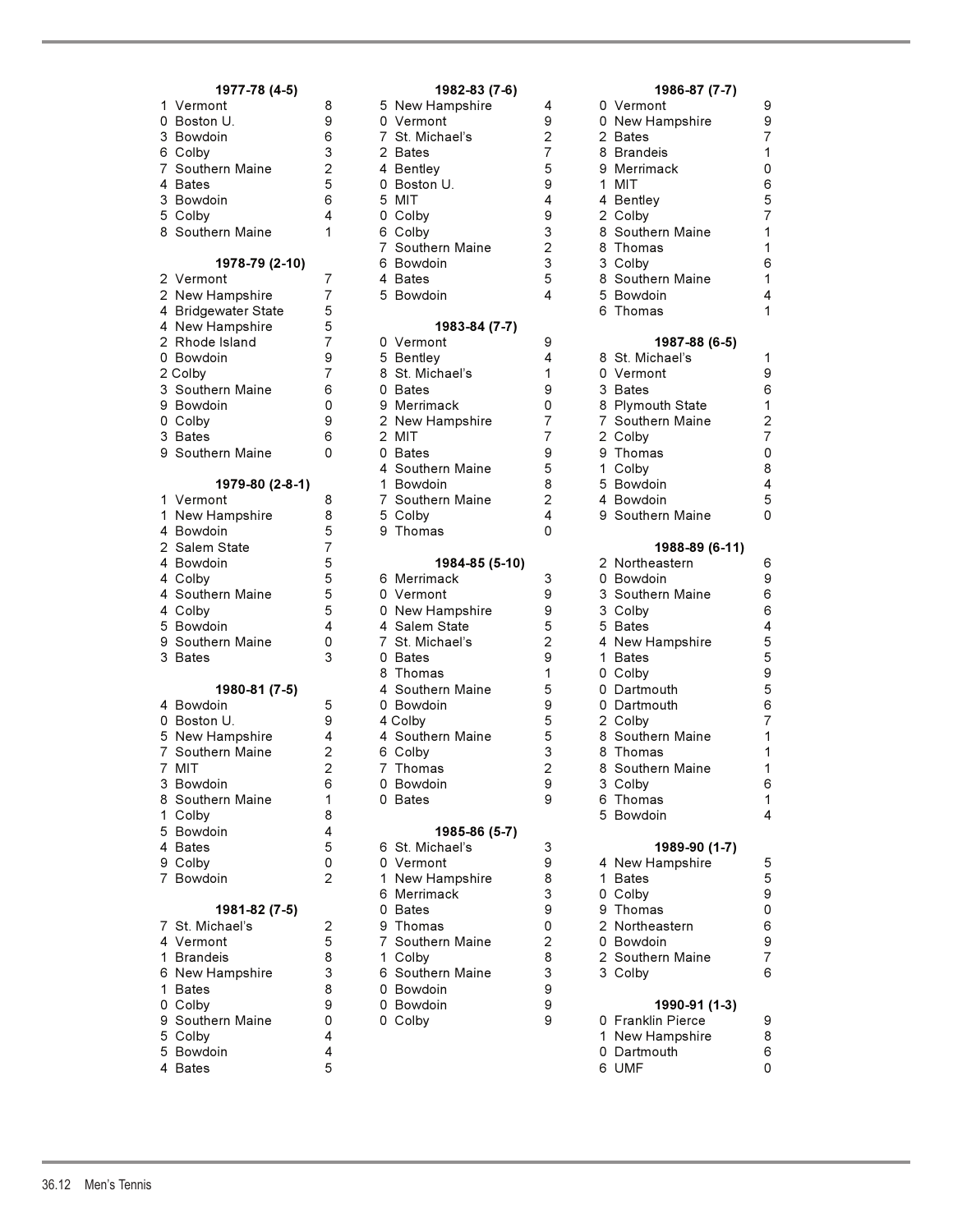# **AMERICA EAST**

**AMERICA EAST** *Maine competed in the America East annual men's championship tournament from the initial event in the fall of 1988 until the fall of 1990. No Maine players earned all-conference honors. The tournament, during Maine's three years of participation, consisted of a team vs. team format with four singles and one doubles match determining the outcome of each contest. Results of Maine's matches were as follows:*

| 1988 (1-2)            |   | 1989 (0-2)     |    | 1990 (0-2)      |   |  |  |
|-----------------------|---|----------------|----|-----------------|---|--|--|
| 0 Vermont             | 5 | 0 Boston U.    | .5 | 0 Northeastern  | 5 |  |  |
| 3 Siena<br>2 Canisius |   | 1 Northeastern |    | 1 New Hampshire |   |  |  |

**MAINE STATE SERIES**  *Members of the Maine Intercollegiate Athletic Association, more popularly known as the Maine State Series, competed for individual and team championships beginning as far back as 1890 and continuing through 1974. Members were Bates, Bowdoin and Colby Colleges and the U. of Maine. Maine players were entrants during the University's first phase of tennis sponsorship (1901-14) and again between 1935 and 1974, the final year of State Series competition. Prior to the spring of 1955, the team title was based on the results of a one or two-day tournament, the length of which depended upon the number entries. From 1955 to 1974, the annual tournament continued to determine individual champions; however, the team title was determined on the basis of double round robin play between the four member teams.*

*Names of championship teams, as determined by results of a single annual tournament between 1901 and 1914, and 1935 and 1954 (years in which Maine sponsored a varsity team) are listed here. Tournaments were cancelled in 1906, 1907, 1940, 1944, and 1945.*

| 1902-03<br>1904<br>1905<br>1908-10<br>1911-13 |          |          | 1939<br>1941<br>1942                                                               |          |                    |          | 1943<br>1951<br>1952<br>1953<br>1954                                                                                    |           | Maine<br><b>Bowdoin</b><br>Maine<br><b>Bowdoin</b><br>Colby<br>Bowdoin/Colby |  |
|-----------------------------------------------|----------|----------|------------------------------------------------------------------------------------|----------|--------------------|----------|-------------------------------------------------------------------------------------------------------------------------|-----------|------------------------------------------------------------------------------|--|
|                                               |          |          |                                                                                    |          |                    |          |                                                                                                                         |           |                                                                              |  |
|                                               | 1955     | 1956     | 1957                                                                               | 1958     | 1959               | 1960     | 1961                                                                                                                    | 1962      | 1963                                                                         |  |
| <b>Bates</b>                                  | $2 - 3$  | $5 - 1*$ | $3 - 3$                                                                            | $2 - 4$  | $2 - 4$            | $4 - 2$  | $3-3$                                                                                                                   | $4 - 2$   | $5 - 1*$                                                                     |  |
| <b>Bowdoin</b>                                | $6 - 0*$ | $5 - 1*$ | $5 - 1*$                                                                           | $2 - 4$  | $2 - 4$            | $6 - 0*$ | $6 - 0*$                                                                                                                | $6 - 0*$  | $5 - 1*$                                                                     |  |
| Colby                                         | $3 - 3$  | $2 - 4$  | $4 - 2$                                                                            | $6 - 0*$ | $6 - 0*$           | $1 - 4$  | $3 - 3$                                                                                                                 | $0 - 6$   | $0-6$                                                                        |  |
| <b>MAINE</b>                                  | $0-5$    | $0-6$    | $0-6$                                                                              | $2 - 4$  | $2 - 4$            | $0 - 5$  | $0-6$                                                                                                                   | $2 - 4$   | $2 - 4$                                                                      |  |
|                                               | 1964     | 1965     | 1966                                                                               | 1967     | 1968               | 1969     | 1970                                                                                                                    | 1971      | 1972                                                                         |  |
| <b>Bates</b>                                  | $2 - 4$  | $0-6$    | $0-6$                                                                              | $0-6$    | $0-6$              | $0-6$    | $2 - 4$                                                                                                                 | $0-6$     | $1 - 5$                                                                      |  |
| Bowdoin 5-1*                                  | $4 - 2$  | $5 - 1*$ | $2 - 4$                                                                            | $2 - 4$  | $4-2$              | $2 - 3$  | $4-2$                                                                                                                   | $3-3$     |                                                                              |  |
| Colby                                         | $0-6$    | $3 - 3$  | $5 - 1*$                                                                           | $6 - 0*$ | $6 - 0*$           | $5 - 1*$ | $2 - 3$                                                                                                                 | $6 - 0^*$ | $6 - 0*$                                                                     |  |
| <b>MAINE</b>                                  | $5 - 1*$ | $5 - 1*$ | $2 - 4$                                                                            | $4 - 2$  | $4 - 2$            | $3 - 3$  | $5 - 1*$                                                                                                                | $2 - 4$   | 2-4                                                                          |  |
|                                               | 1973     | 1974     |                                                                                    |          |                    |          |                                                                                                                         |           |                                                                              |  |
| <b>Bates</b>                                  | $0 - 5$  | $0-6$    |                                                                                    |          |                    |          | 83                                                                                                                      | 36        | .697                                                                         |  |
| Bowdoin                                       | $4-2$    | $5 - 1*$ |                                                                                    |          |                    |          | 74                                                                                                                      | 44        | .627                                                                         |  |
| Colby                                         | $5 - 1*$ | $5 - 1*$ |                                                                                    |          |                    |          | 44                                                                                                                      | 73        | .376                                                                         |  |
| <b>MAINE</b>                                  | $2 - 3$  | $2 - 4$  |                                                                                    |          | <b>Bates</b>       |          | 35                                                                                                                      | 83        | .297                                                                         |  |
|                                               |          |          | <b>Bowdoin</b><br><b>Bates</b><br><b>Bowdoin</b><br><b>Bowdoin</b><br><b>Bates</b> |          | 1935-36<br>1937-38 |          | Bowdoin<br><b>Bates</b><br>Colby<br>Maine<br>Bowdoin<br>*Conference Champion<br><b>Bowdoin</b><br>Colby<br><b>MAINE</b> |           | 1946-50<br>Composite                                                         |  |

# **INDIVIDUAL CHAMPIONS FROM MAINE**

| Robie Mitchell (1907, 08) | Bert Pratt (1943)      |
|---------------------------|------------------------|
| Willard Deering (1965)    | <b>Stephen Morehor</b> |

Stephen Morehouse (1974) **Doubles** 

Bert Pratt, Malcolm Peckham (1942) William Bird, Paul Peterson (1951) Bob Chase, Carl Edler (1959) Willard Deering, Lloyd Elliott (1963) Willard Deering, Bruce Hauck (1965)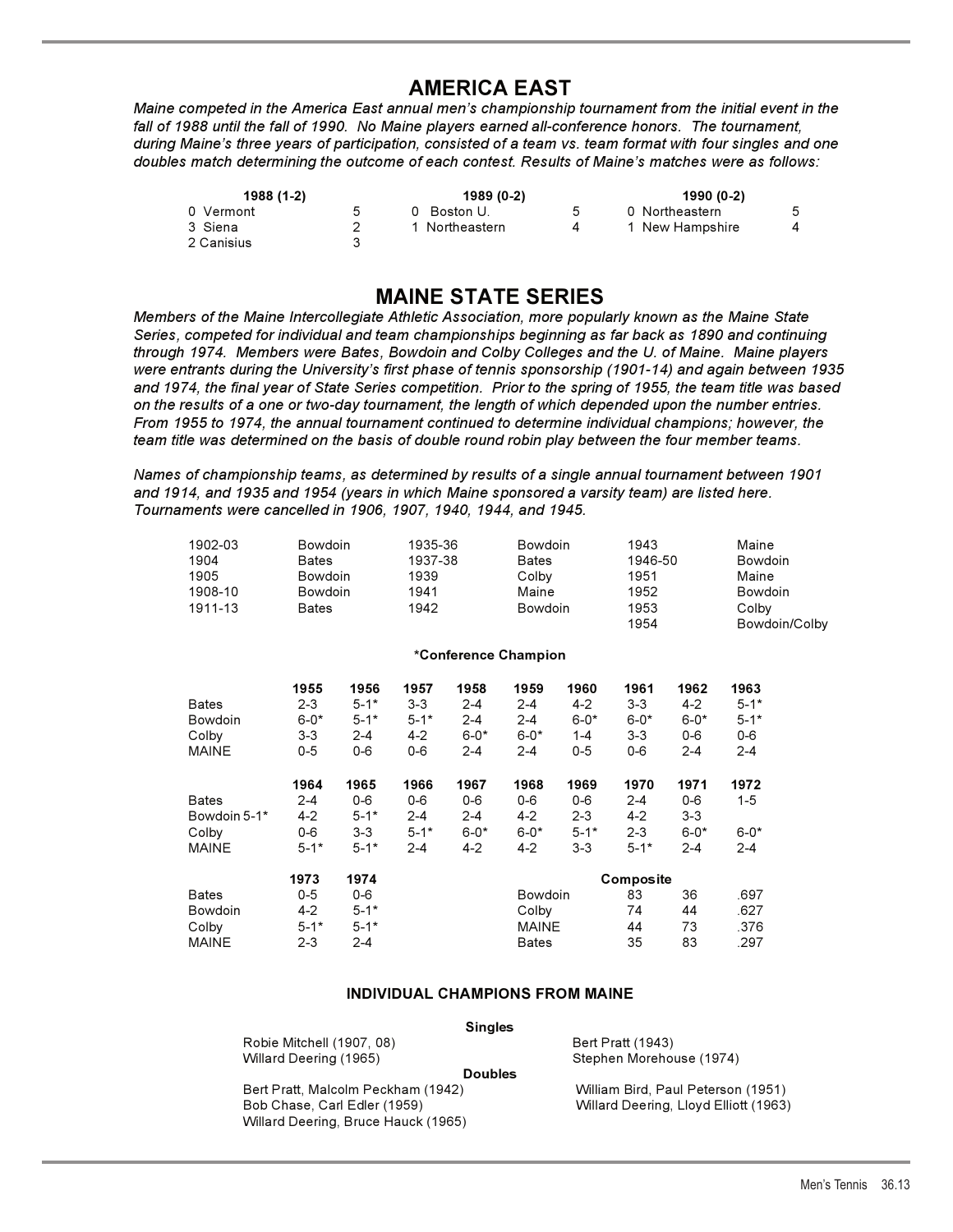

### **A SUCCESSFUL SEASON**

**Coach Si Dunklee's Maine netmen compiled a fine record in the spring of 1964, winning seven of nine dual matches plus the Maine State Series title and finishing third in the Yankee Conference. Left to right: Coach Dunklee, Dean Alley, Tom Hauck, Hilles Pickens, Bill Simonton, Bruce Hauck, Bill Deering, and Emil Swift.**



### **1978 MAINE NETMEN**

**Coach Philip "Brud" Folger, the longest-serving men's tennis coach in UM history at 21 seasons and recognized as one of the country's top intercollegiate ski coaches, is shown with his 1978 Black Bear netmen. Left to right: Folger, Mark Taggart, Andy Price, Mike LeBel, David Ray, Jeff Francis, Jim Tartre, Jim Levesque, Brad Grisley, Rob Manter, Don Aldrich, Jim Vadaboncoeur, and Mark Merrifield. Absent: Dan Rivard.**

### **1966 BLACK BEAR NETMEN**

**Tom Reynolds, far left, coached Maine's tennis ream for one season, 1966, before moving on to the University of Maine at Farmington where he gained fame as one of the country's top ski coaches. Joining him for the team photo were, left to right: Richard Schwartz, Dave Fenderson, Collin Robinson, Roger Ginn, Jeff Kestenbaum, John Corey, Gordon Erickson, Capt. Bruce Hauck, and Emil Swift.**

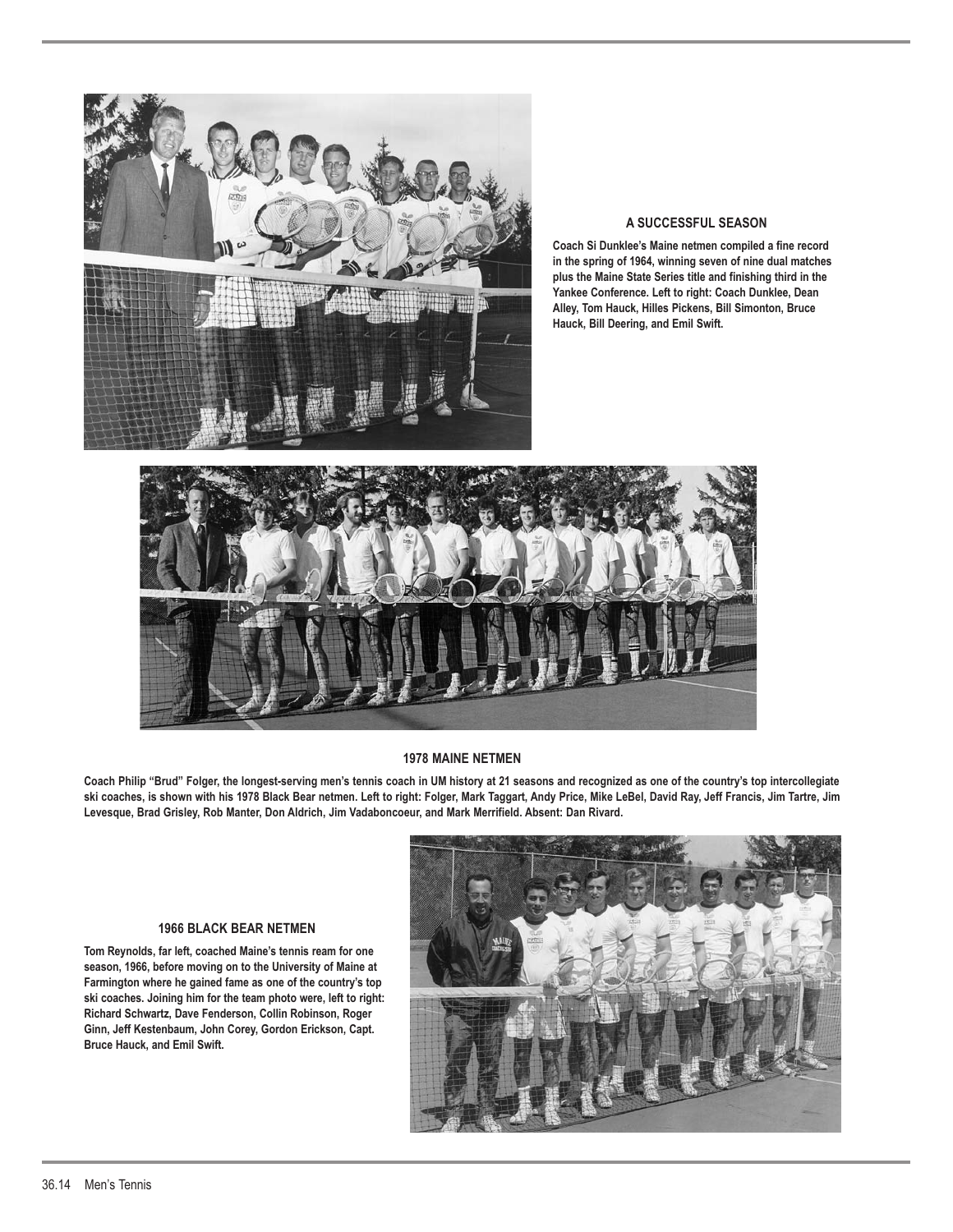## **YANKEE CONFERENCE**

**YANKEE CONFERENCE**  *The Yankee Conference instituted championship play in men's tennis in 1948. The annual competition continued until the conclusion of the 1979 season. Charter members were the Universities of Connecticut, Maine, Massachusetts, New Hampshire, Rhode Island, and Vermont. Holy Cross was a conference member in one year only, 1972. Boston U. became a member in 1976. The tournament was cancelled due to rain in 1951, 1952, 1961, and 1967. MAINE was declared conference champion in 1951 on the basis of dual matches; no champion was declared in 1952, 1961, and 1967.*

### *\*Conference champion*

|                   | 1948  | 1949  | 1950  | 1953  | 1954  | 1955  | 1956  | 1957  | 1958  | 1959  |
|-------------------|-------|-------|-------|-------|-------|-------|-------|-------|-------|-------|
| Connecticut       | 26    | ---   |       | $16*$ | $16*$ | 4     | 14    | 5     | 8     |       |
| <b>MAINE</b>      | 23    | 2     |       | 14    | 5     | 8     | 2     | 4     | 9     | 4     |
| Massachusetts     | 4     |       | $12*$ | 6     | 11    | $16*$ | $25*$ | $13*$ | 11    | $16*$ |
| New Hampshire     | ---   | 9     | 1     | 10    | 1     | 2     | 2     | 4     | 5     | 7     |
| Rhode Island      | $43*$ | $10*$ | 7     | 5     | 10    | 8     |       | 5     | 3     | 13    |
| Vermont           |       |       |       | 0     | 11    | 15    | 9     | 7     | $19*$ | 13    |
|                   | 1960  | 1962  | 1963  | 1964  | 1965  | 1966  | 1968  | 1969  | 1970  | 1971  |
| Connecticut       | 11    | 10    | 10    | $20*$ | 9     | 10    | 7     |       |       | 5     |
| <b>MAINE</b>      | 0     | 7     | 5     | 9     | 10    | 6     | 5     |       |       | 0     |
| Massachusetts     | $13*$ | 22*   | $17*$ | 17    | 14    | 18    | $16*$ | $19*$ | 16    | 19*   |
| New Hampshire     | $13*$ | 2     | 5     | 0     | 0     | 0     | 12    | 13    | 11    | 5     |
| Rhode Island      | 10    | 15    | 13    | 6     | 9     | 5     | 15    | 18    | $22*$ | 18    |
| Vermont           | $13*$ | 4     | 4     | 7     | $19*$ | $20*$ | 0     | 8     | 0     | 9     |
|                   |       | 1972  | 1973  | 1974  | 1975  | 1976  | 1977  | 1978  | 1979  |       |
| Boston U.         |       |       |       |       |       |       | 12    | $21*$ | $21*$ |       |
| Connecticut       |       | 9     | 13    | 14    | 4     | 5     | 6     | X     | 3     |       |
| <b>Holy Cross</b> |       | 4     |       |       |       |       |       |       |       |       |
| <b>MAINE</b>      |       | 0     | 2     | 1     | 0     | 1     | 1     | x     | 2     |       |
| Massachusetts     |       | $18*$ | $21*$ | 14    | 15    | 15    | 13    | 15    | 14    |       |
| New Hampshire     |       | 2     | 6     | 9     | 9     | $19*$ | $14*$ | X     | 2     |       |
| Rhode Island      |       | 14    | 15    |       | 5     | 11    | 4     | 9     | 3     |       |
| Vermont           |       | 12    | 3     | $18*$ | $24*$ | 11    | 11    | x     | 15    |       |

x1978: Points for Connecticut, which finished 4<sup>th</sup>, New Hampshire (5<sup>th</sup>), Maine (6<sup>th</sup>), and Vermont (7<sup>th</sup>) could not be found. Order of finish is accurate, however.

### **INDIVIDUAL CHAMPIONS FROM MAINE INDIVIDUAL CHAMPIONS FROM MAINE**

Robert McKown (1958)

**Singles Doubles**  Brooks Whitehouse (1955) Robert Sterritt and Robert White (1958)

# **FRESHMAN / J. V. COACHES**

**(Orono)** 

*A freshman and / or junior varsity men's tennis team was sponsored between 1937 and 1977, although the program was suspended during several seasons for varying reasons. A freshman team also was sponsored at the Brunswick Annex campus between 1947 and 1949 as virtually all first-year male students attended classes at that campus.*

### **COACHES**

A. C. Andrews (1937) Silas B. Dunklee (1962-65) George W. Small (1938-42, 47-53) Thomas H. Reynolds (1966) W. H. Starr (1943) Alton L. Hadley, III (1967-68) Garland B. Russell (1954-56) Laurence G. VanPeursem (1957-58) Thiers Y. Anderson (1970)

Philip E. Folger, Jr. (1971-77)